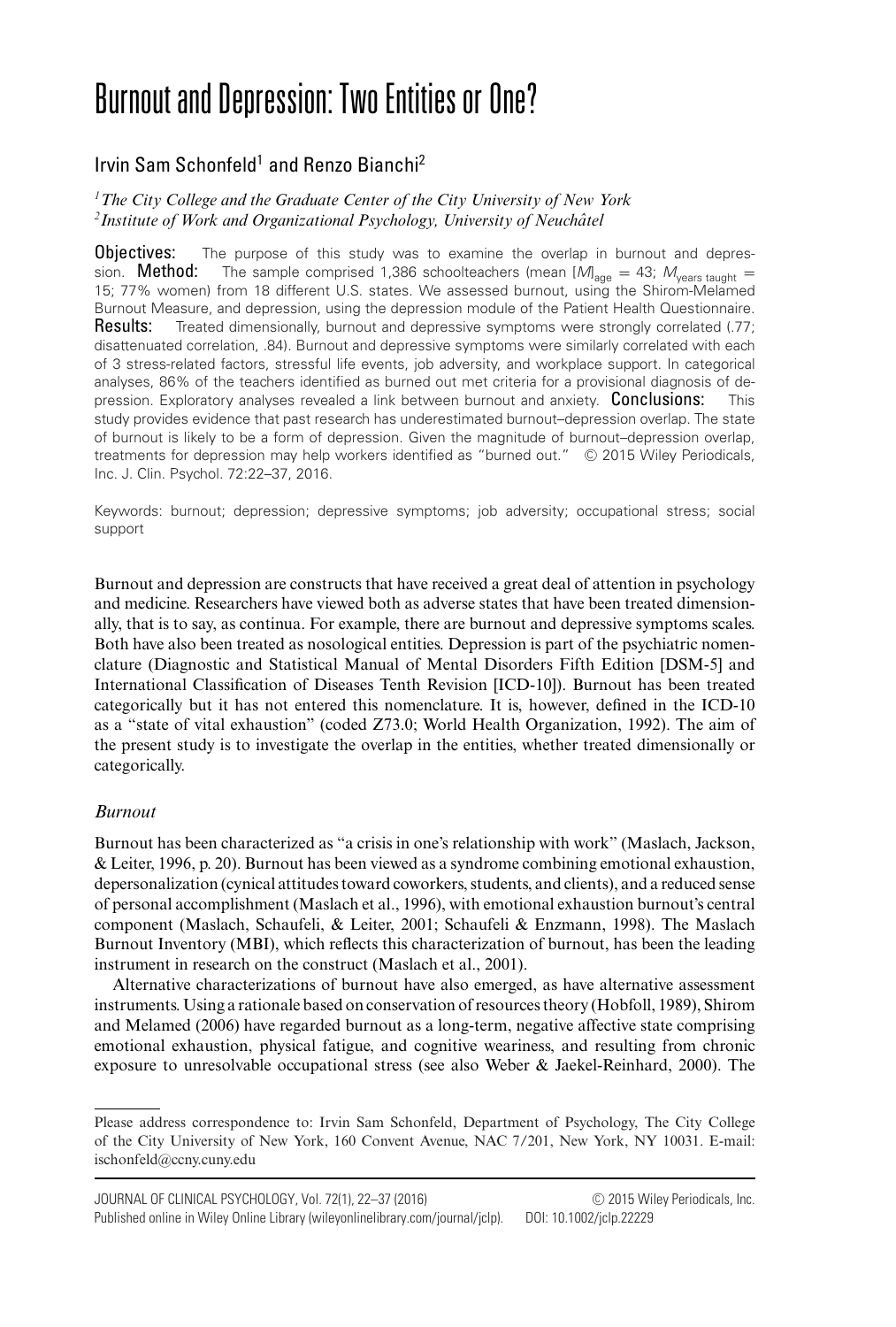Shirom-Melamed Burnout Measure (SMBM) is consistent with the above characterization. The SMBM conceptually approximates the emotional exhaustion component of the MBI. Shirom and Melamed (2006) found that the SMBM correlated with the latest version of the MBI, between .74 and .79, depending on the sample, and with the emotional exhaustion component of the MBI, between .80 and .82.

#### *Depression*

The World Health Organization ranked depression as the most burdensome disorder with regard to total disability among individuals in mid-life (Gotlib & Hammen, 2009). A diagnosis of major depression requires the presence of at least one of two core symptoms, depressed mood (also termed *dysphoria*) or sharply decreased interest or pleasure in most activities (also termed *anhedonia*). In addition to manifesting one of these two core symptoms, an individual has to experience at least four other symptoms (e.g., concentration and decision-making difficulties) almost every day for at least two weeks (American Psychiatric Association, 2013). Consistent with the literature on generic stress, the literature on occupational stress indicates that depressive disorders and elevations on depressive symptom scales can develop out of uncontrollable, stressful conditions in the workplace (Bonde, 2008; Netterstrøm et al., 2008; Rydmark et al., 2006; Tennant, 2001; Wang, 2005), underlining a key etiological similarity between burnout and depression. Evidence from many different countries links adverse, low-control workplace conditions to depressive disorders and depressive symptoms (e.g., Clays et al., 2007; Niedhammer, Goldberg, Leclerc, Bugel, & David, 1998).

#### *Burnout–Depression Relationship*

A link, which dates to the earliest identification of the construct of burnout, has been established between burnout and depression. Freudenberger (1974) described it in the context of a qualitative study of volunteer service workers at a free clinic for substance abusers. He noted that the burnedout individual "looks, acts and seems depressed" (Freudenberger, 1974, p. 161). Maslach and Leiter (1997) indicated that burnout involves not only the "presence of negative emotions" but also the "absence of positive ones" (p. 28), connecting burnout with dysphoria and anhedonia, the core symptoms of depression (American Psychiatric Association, 2013).

Building on findings from factor analyses (e.g., Bakker et al., 2000), burnout researchers, however, have interpreted their results to suggest that burnout and depression are distinct (e.g., Iacovides, Fountoulakis, Kaprinis, & Kaprinis, 2003; Schaufeli 2003). Maslach et al. (2001) affirmed that burnout is irreducible to depression because "burnout is specific to the work context, in contrast to depression, which tends to pervade every domain of a person's life" (p. 404). A fundamental factor, however, that links burnout and depression is the stress of not having control over one's environment. According to the learned helplessness theory, when an individual perceives that exerting control of his or her environment, particularly in aversive situations (and accessing important resources and pursuing major goals), is impossible, then the individual may no longer attempt to cope with such situations and become at risk for depression (Gilbert, 2000; Peterson, Maier, & Seligman, 1993). Many burnout patients exhibit motivational patterns reflective of learned helplessness (Peterson et al., 1993; Van Dam, Keijsers, Eling, & Becker, 2015).

Ahola et al. (2005) and Soares, Grossi, and Sundin (2007) found evidence of only partial nosological overlap between burnout and depression. Ahola et al. (2005), using the MBI, found that 53% of Finnish workers suffering from "severe" burnout also met criteria for depression. The results of Ahola et al.'s (2005) study have been questioned (Bianchi, Schonfeld, & Laurent, 2014a) because these authors employed a relatively liberal cutoff score to identify participants with "severe" burnout. The cutoff was lower than usually recommended (see Bianchi, Schonfeld, & Laurent, 2015a), making it susceptible to including many false positives among those identified as burned out. Soares et al. (2007), employing an instrument closely related to the SMBM, found that 41% of Swedish women with "high burnout" had above-threshold scores on the General Health Questionnaire (Goldberg, 1972), which was used as a proxy for depression. Soares et al.'s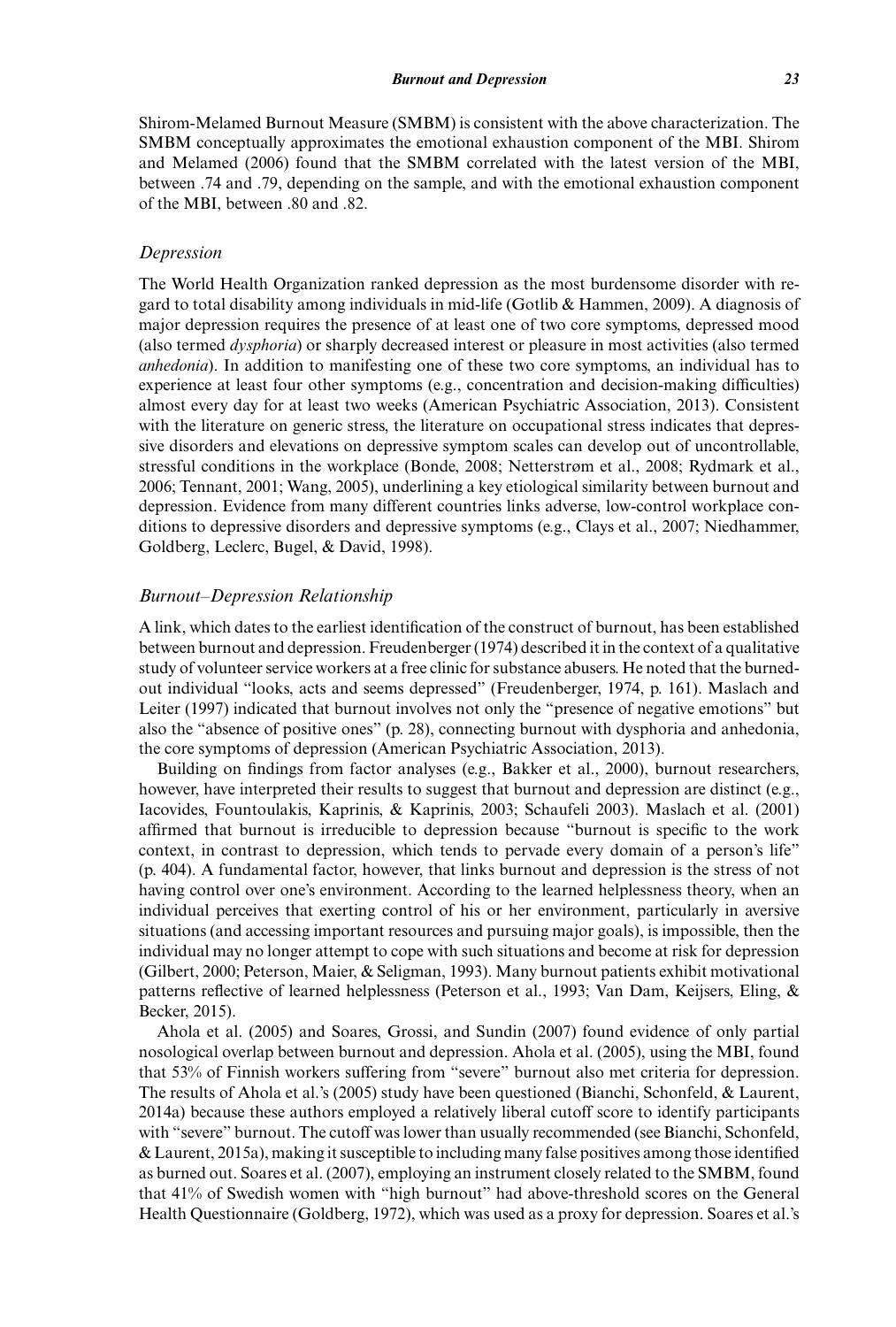(2007) results can also be questioned for the liberal cutoff they employed to identify cases of burnout in their sample. In a study of French schoolteachers (Bianchi et al., 2014a), 90% of the burned-out teachers met criteria for a provisional diagnosis of depression when a stringent cutoff on the MBI was used, a cutoff that minimized the inclusion of false positives among teachers identified as burned out.

Research carried out in the last 10 years has shown that a majority of individuals with relatively high frequencies of burnout symptoms met diagnostic criteria for depression (Ahola et al., 2005; Bianchi et al., 2014a). In addition, burnout and depressive symptoms have been found to change together over time, with increases (or decreases) in burnout symptoms paralleled by commensurate increases (or decreases) in depressive symptoms (Ahola, Hakanena, Perhoniemia, & Mutanen, 2014; Bianchi, Schonfeld, & Laurent, 2015b). Ahola et al. (2014) concluded that "burnout could be used as an equivalent to depressive symptoms in work life" (p. 35). That conclusion was similar to one drawn years earlier in a study involving a sample of U.S. teachers, stating that "a more fruitful way in which to conceptualize burnout is to view it as a syndrome of depressive symptoms that is caused by exposure to a work environment characterized by danger, disappointment, and lack of control" (Schonfeld, 1991, p. 15).

Additional research on the burnout–depression distinction questioned the relevance of that distinction. An eye-tracking study (Bianchi & Laurent, 2015) found that burnout and depressive symptoms predicted similar attentional-behavioral alterations, characterized by increased focusing on "dysphoric" information and decreased focusing on "positive" information. Burnout and depressive symptoms were interchangeable in the prediction of these patterns of results. Hintsa et al. (in press) observed that the relationship between burnout symptoms and allostatic load—a biological index of the cumulative effect of chronic stress on the organism—was *not* independent of depressive symptoms.

Research on burnout symptoms (Bakker et al., 2000; Bianchi, Boffy, Hingray, Truchot, & Laurent, 2013; Bianchi et al., 2014a; Bianchi et al., 2015a; Hakanen & Schaufeli, 2012) has shown that emotional exhaustion, the core of MBI-measured burnout, correlated more strongly with depressive symptoms than with the other two components of the MBI. Shirom and Ezrachi (2003) found that Pines's Burnout Measure (Pines, Aronson, & Kafrey, 1981) also correlated highly ( $r = .83$ ) with depressive symptoms. By contrast, research by Toker and her colleagues (Toker & Biron, 2012; Toker, Melamed, Berliner, Zeltser, & Shapira, 2012; Toker, Shirom, Shapira, Berliner, & Melamed (2005) showed more moderate correlations between burnout (assessed with the SMBM) and depressive symptoms (.51  $\le r \le .54$ ).

Dimensional measures of burnout and depressive symptoms have been found to have comparable relations with work *and* nonwork factors. Dimensional measures of burnout (Halbesleben, 2006; Maslach & Leiter, 2008) *and* depressive symptoms (Schonfeld, 2001) are associated with work-related adversities and support. Dimensional measures of burnout (Bianchi, Truchot, Laurent, Brisson, & Schonfeld, 2014b; Pines, Neal, Hammer, & Icekson, 2011), like dimensional and categorical measures of depression (Hammen, 2005; Hammen, Kim, Eberhart, & Brennan, 2009; Tennant, 2001), have also been linked to nonwork stressors. Lifetime history of mood disorders, and especially the combination of mood and anxiety disorders, and partnership (e.g., spousal) difficulties have been found to predict current burnout symptoms, suggesting that psychopathology and personal stressors contribute to symptoms of burnout (Rössler, Hengartner, Ajdacic-Gross, & Angst, 2015).

It is important that the distinction or overlap between burnout and depression be established. Strategies for treating cases of burnout are subordinate to our understanding of burnout's nosological status. Bianchi et al. (2014a) noted that "depending on whether burnout is primarily characterized as fatigue or a depressive syndrome, different [treatment] measures should be taken" (p. 310). There has been some intervention research in which investigators have attempted to modify working conditions to protect workers against burnout (Awa, Plaumann, & Walter, 2010), as there has been intervention research on altering depressogenic working conditions (Egan et al., 2007). In other research on burnout, as in research on depression, cognitive behavioral interventions have been successfully employed (Awa et al., 2010) although it is not clear how often burned-out workers seek treatment. Bahlmann, Angermeyer, and Schomerus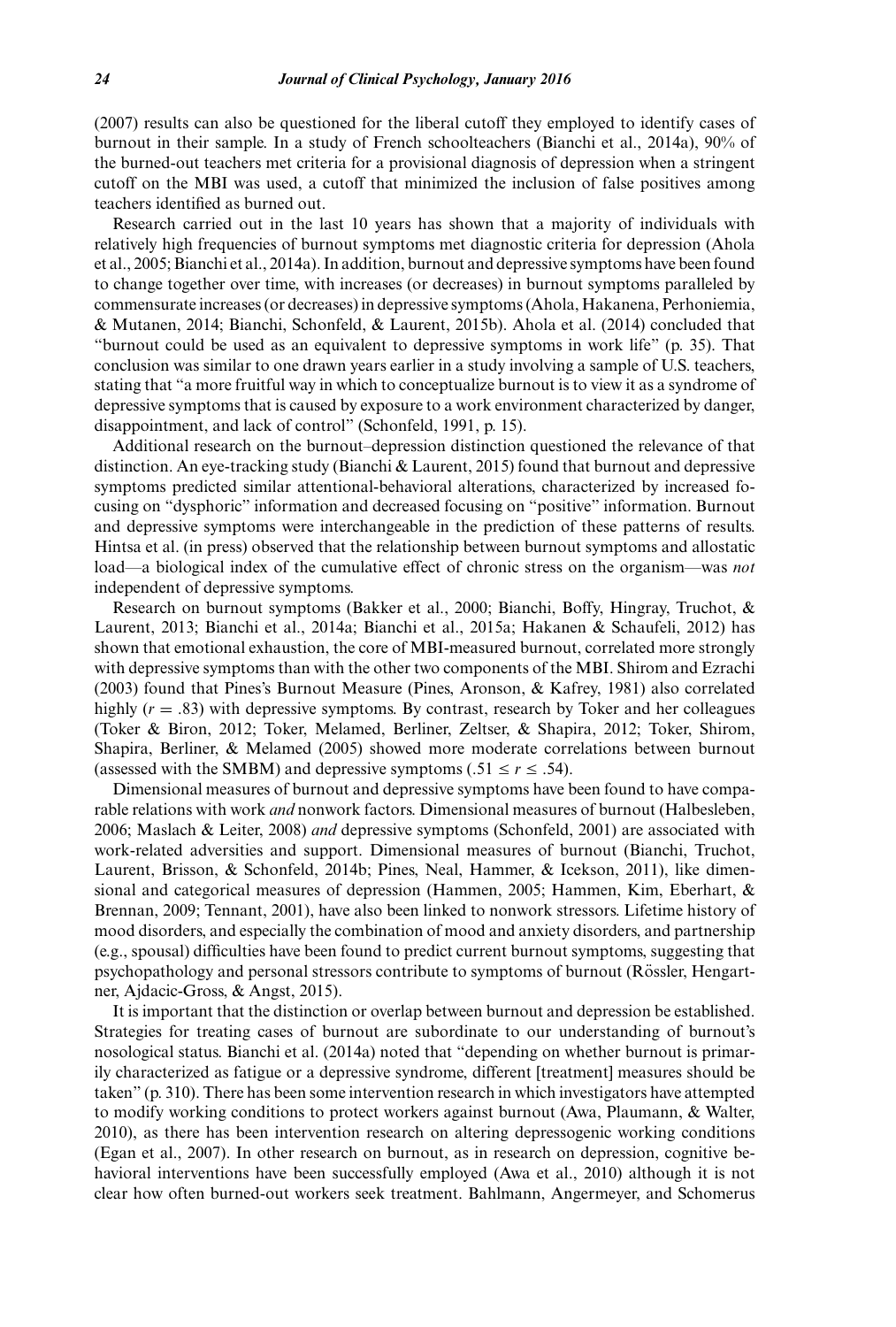(2013) observed that the use of the burnout label increased the risk that depressive disorders go untreated. Getting the nosology right is thus urgent.

#### *Depression, Anxiety, and Burnout*

Anxiety, treated either diagnostically or dimensionally (Barbee, 1998; Gorman, 1996; Innstrand, Langballe, & Falkum, 2012), has long been found to be associated with depressive symptoms/disorders. In comparison with the amount of research on the relation between burnout and depressive symptoms, however, research on the relation between burnout and anxiety symptoms has been limited, although there is evidence for a burnout–anxiety connection. Research has found moderate correlations between anxiety and burnout symptoms in Chicago area psychiatric hospital employees (Corrigan, Holmes, & Luchins, 1995), residents of a county in Sweden (Jansson-Fröjmark & Lindblom, 2010), Swiss community residents (Rössler et al., 2015), and Israeli army officers (Shirom & Ezrachi, 2003).

#### *The Present Study*

The present study expands upon research conducted by Bianchi et al. (2014a). While Bianchi et al.'s study involved *French* schoolteachers, research is needed to determine if the burnout– depression relation can be generalized geographically. The present study involves a large sample of teachers in the United States. Aside from the language difference between the two studies, in the French study burnout was operationalized with the MBI; the current study used the SMBM. It is important to determine if the burnout–depression relation (at both dimensional and nosological levels) holds for an alternative operationalization of burnout. The present study also extends previous research by comparing the magnitude of the relationship of burnout and depressive symptoms with the same stress-related factors.

We developed three hypotheses based on the available literature (e.g., Ahola et al., 2014; Bianchi et al., 2014a). First, we hypothesized that burnout and depressive symptoms, as measured dimensionally, would be *strongly* correlated with each other. Second, we hypothesized that dimensional measures of burnout and depressive symptoms would correlate similarly with each of these stress-related factors: (a) stressful life events, (b) job adversity, and (c) workplace support. Third, in treating burnout and depression as nosological entities, we hypothesized that there would be a high degree of overlap in the categories. In exploratory analyses, we examined the relation of burnout to the participants' self-described histories of anxiety disorders and anti-anxiety medication intake.

### Methods

#### *Participants*

Recruitment of participants took place between October and April during the 2013–2014 school year. Being a teacher in a U.S. public school was the only eligibility requirement. A total of 1,386 teachers completed a survey housed on the Internet (mean  $[M]_{\text{age}} = 43^{\text{1}}$ ; standard deviation  $[SD]_{\text{age}} = 11.40; M_{\text{years taught}} = 14.71; SD_{\text{years taught}} = 9.60; 77\%$  women). No data on race and ethnicity were collected.

A little more than one third of the teachers taught in elementary schools, 30% taught in high schools, about 20% taught in middle schools, and 5% taught kindergarten or prekindergarten. Many of the remaining teachers had assignments that spanned multiple grades levels (e.g., taught music to middle and high school students). A small number had administrative assignments.

Teachers worked in schools in California (*n* = 277), New York City (NYC; *n* = 168), Ohio  $(n = 132)$ , Missouri  $(n = 128)$ , New York state outside of NYC  $(n = 114)$ , Massachusetts  $(n = 128)$ 

<sup>&</sup>lt;sup>1</sup>A male teacher with 1 year of experience made a typographic error when recording his age. We assigned him the mean age of male teachers with 1 year of teaching experience.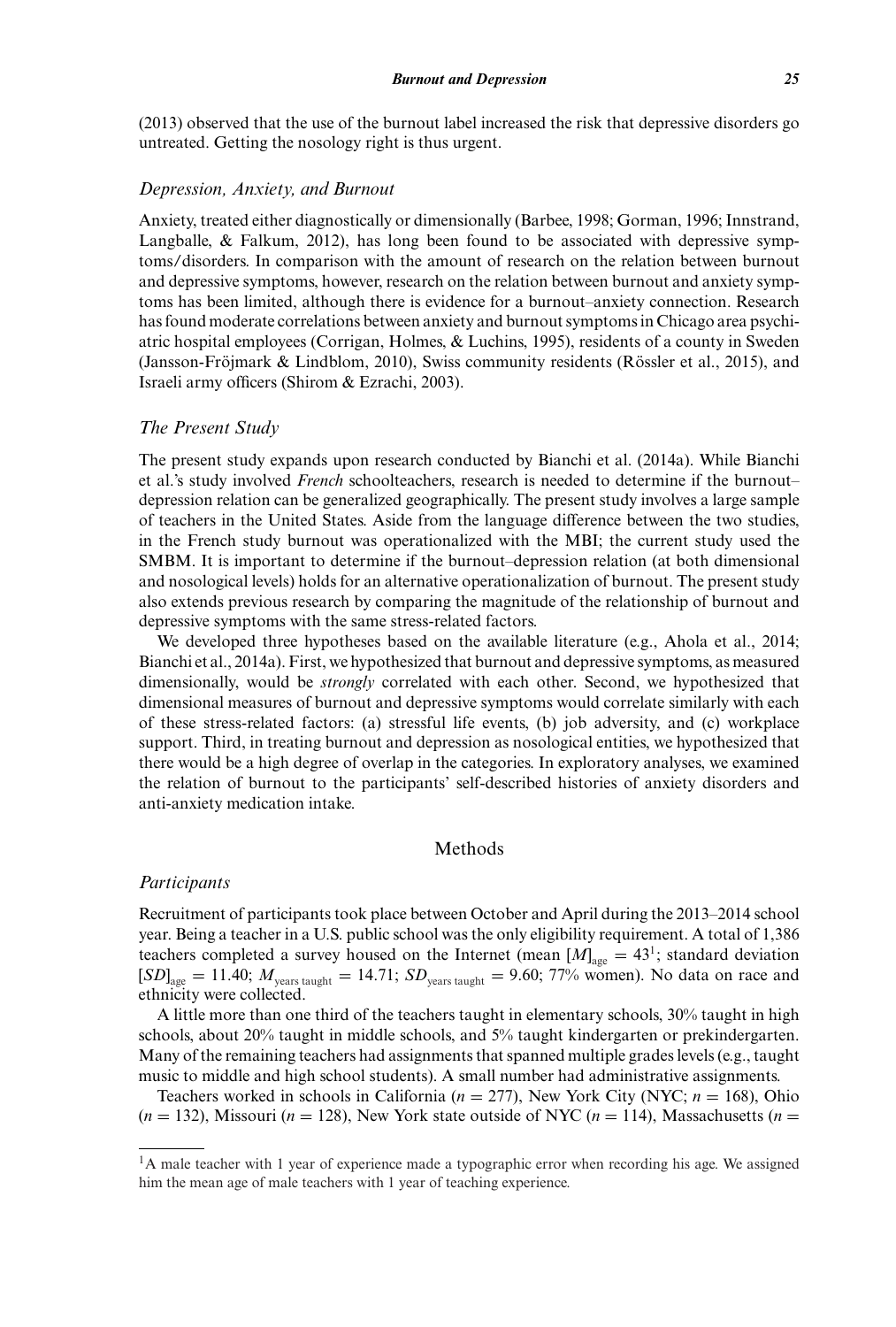105), Arkansas ( $n = 88$ ), Florida ( $n = 74$ ), and Washington state ( $n = 71$ ). Smaller numbers of teachers taught in New Jersey, Idaho, New Hampshire, Indiana, Maine, Minnesota, Montana, Nebraska, Rhode Island, and Wyoming.

#### *Procedures and Measures*

The Institutional Review Boards (IRBs) of the City University of New York and the NYC Department of Education approved all procedures. Following a procedure we used in France (Bianchi et al., 2014a), U.S. teachers, except in NYC, were contacted via the Internet; we first contacted school administrators who in turn broadcast our e-mail request to their faculties. NYC teachers were initially contacted via flyers that were physically placed in their in-school mailboxes (a requirement of the NYC Department of Education's IRB). The flyers included an e-mail address to which a teacher could write and, in return, receive an e-mail containing a link to the survey. Full confidentiality for the teachers was assured. No names were collected and e-mail addresses were erased.

The Internet survey comprised the SMBM (Toker, Melamed, Berliner, Zeltser, & Shapira, 2012), the nine-item depression module of the Patient Health Questionnaire (PHQ-9; Kroenke & Spitzer, 2002), and measures that assess job adversity, workplace support, and stressful life events occurring outside of work, as well as a demographic and health form. Research on Internet surveys indicates that they are as reliable and valid as traditional, paper-and-pencil questionnaires (Gosling, Vazire, Srivastava, & John, 2004; Jones, Fernyhough, de-Wit, & Meins, 2008; Ritter, Lorig, Laurent, & Matthews, 2004). We note that our purpose was not to determine the prevalence of burnout or depressive symptoms in a representative sample of teachers. Our study was conducted for an analytic, rather than a descriptive, purpose (Kristensen, 1995). Our analytic purpose was to determine the extent to which burnout and depression overlap, both dimensionally and categorically (see below).

*SMBM*. The 14-item version of the SMBM (Toker et al., 2012) ascertains recent "feelings of physical fatigue, cognitive weariness, and emotional exhaustion at work" and provides a burnout score. Items (e.g., I feel tired; I feel I am unable to be sensitive to the needs of coworkers and students2; "My thinking process is slow") range from 1 (*never or almost never*) to 7 (*always or almost always)*. We added two positively worded filler items excerpted from Rosenberg's (1965) self-esteem scale (not counted in score calculations) to help break tendencies toward response set and blur the purpose of the scales.

Converting continuous variables into categorical ones leads to a loss of information and statistical power (Bangdiwala, 2014; MacCallum, Zhang, Preacher, & Rucker, 2002); however, for the purpose of the nosological component of the study, cutoff scores were defined based on symptom frequencies. The SMBM or its predecessor scale has previously been used to identify clinical samples of individuals affected with burnout (e.g., Armon, Shirom, Shapira, & Melamed, 2008). To be assigned to the burnout group, a teacher had to obtain an SMBM score of at least 5.50. Such a score indicates that burnout symptoms are, on average, experienced more than "quite frequently," consistent with the idea of Maslach et al. (1996) that burnout represents a crisis in a person's relationship with work. Moreover, in the absence of consensual diagnostic criteria for burnout, the use of conservative cut-points, corresponding to relatively high frequencies of symptoms, has been recommended (Bianchi et al., 2015a).

A total of 124 teachers (approximately  $9\%$ ;  $M = 6.02$ ) met this inclusion criterion. There may be a concern that because a person is working, it is unlikely that he or she is experiencing clinical burnout (Schaufeli & Enzmann, 1998). Siegrist (1996), however, observed that workers employed in highly stressful jobs often remain in those jobs because they face very high costs in quitting, and less stressful alternative opportunities for which an individual is qualified tend to be few.

 $2$ Given the context, we changed the word "customers" to "students" in the relevant items.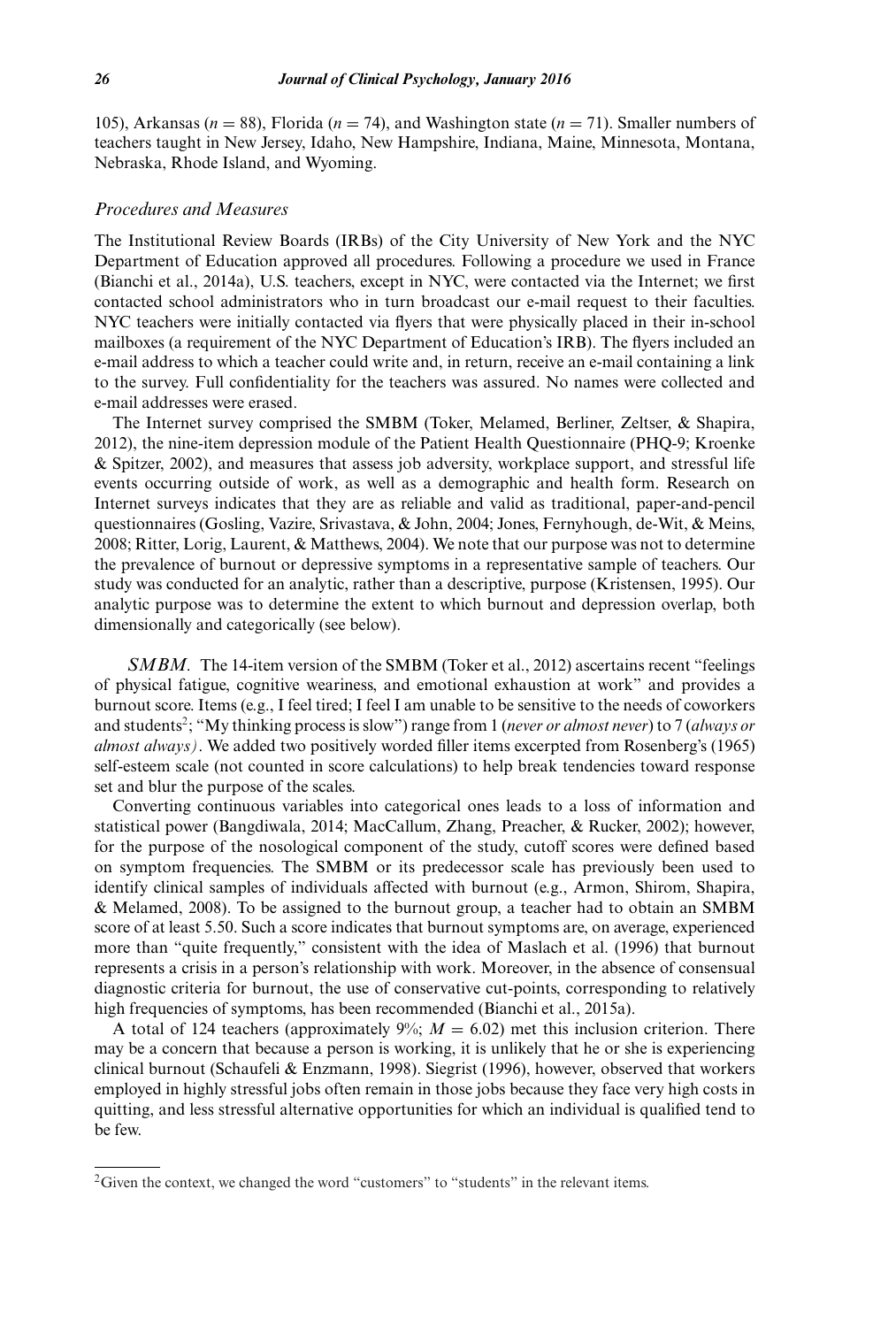|   |                       | M    | <i>SD</i> | $\alpha$ |        |        |        |        |
|---|-----------------------|------|-----------|----------|--------|--------|--------|--------|
|   | Burnout               | 3.60 | 1.38      | .96      |        |        |        |        |
| 2 | Depression            | 8.82 | 6.07      | .88      | .77    |        |        |        |
| 3 | Stressful life events | 1.20 | 1.18      | na       | .10    | .14    |        |        |
| 4 | Job adversity         | 1.20 | 0.70      | .76      | .30    | .30    | .12    |        |
|   | Workplace support     | 1.96 | 0.72      | .76      | $-.30$ | $-.24$ | $-.06$ | $-.08$ |

Table 1 *Correlation Matrix Involving Burnout, Depression, Stressful Life Events, Job Adversity, and Workplace Support*

*Note.*  $M =$  mean;  $SD =$  standard deviation; na = not applicable. Any correlation the absolute value of which is greater than .08 is significant at  $p < .001$  ( $n = 1,386$ ). A correlation of (–).06 is significant at the .05 level and a correlation of (–).08 is significant at the .01 level.

The no-burnout group ( $n = 215$ ; 16%;  $M = 1.47$ ) comprised teachers having a score on the SMBM of 2 or less, a cutoff score indicating that burnout symptoms were experienced at most "very infrequently." Because the cutoff scores we used were on opposite ends of the scale, we were able to accurately identify burned-out teachers, on the one hand, and teachers who were free from burnout, on the other. In additional analyses, we adjusted the abovementioned criterion for identifying burned-out teachers by systematically lowering it, and observing how changes in burnout's definition affected the results.

*PHQ-9.* The PHQ-9 (Kroenke & Spitzer, 2002) references the nine symptoms of depression found in the DSM-5. The instrument helps establish a provisional diagnosis of depressive disorder. It also grades symptoms for severity by means of a frequency scale ranging from 0 (*not at all*) to 3 (*nearly every day*). Although the PHQ-9 was created during the DSM-IV era, we note that there were no changes in the diagnosis of a major depressive episode between DSM-IV and DSM-5 (American Psychiatric Association, 1994, 2013). One other provisional DSM-5 disorder, other specified depressive disorder with insufficient symptoms (311 [F32.8]), was assessed.

Kroenke and Spitzer (2002) established cut-points of 5, 10, 15, and 20 to identify thresholds for mild, moderate, moderately severe, and severe depression, respectively. Kroenke and Spitzer found that a threshold of 10 yielded a sensitivity of more than 99% and a threshold of 15 yielded a sensitivity of 86%. A threshold of 10 yielded a specificity of 91% and a threshold of 15 yielded a specificity of more than 99%. These properties make the PHQ-9 an efficient means of case finding.

*Other measures.* We employed a brief job adversity scale. Its six items (e.g., "Student[s] disrupted your class." never . . . daily), which largely assessed student-related stressors, were excerpted from Schonfeld's (2001) episodic stressor scale for teachers. We also employed a brief workplace support scale. Its four items (e.g., "How much can the following people be relied on when difficulties occur at your school?" Supervisors, Fellow teachers; not at all . . . very much) were excerpted from Schonfeld's (2001) colleague and supervisor support scales.

To assess the occurrence of stressors outside of work, we used a brief checklist reflecting normatively stressful life events (e.g., major illness/injury experienced by the teacher or someone close to the teacher). The seven checklist items were excerpted from items that Dohrenwend, Krasnoff, Askenasy, and Dohrenwend (1982) and Paykel (1978) used. The demographic and health form ascertained sociodemographic (age, gender, years working as a teacher, and years in current school) and health data. The health data included information on lifetime histories of depressive and anxiety disorders and current intake of antidepressant and antianxiety medications.

Table 1 provides the means, standard deviations, and alpha coefficients of the PHQ-9, the SMBM, and the job adversity and workplace support scales and a count of stressful life events.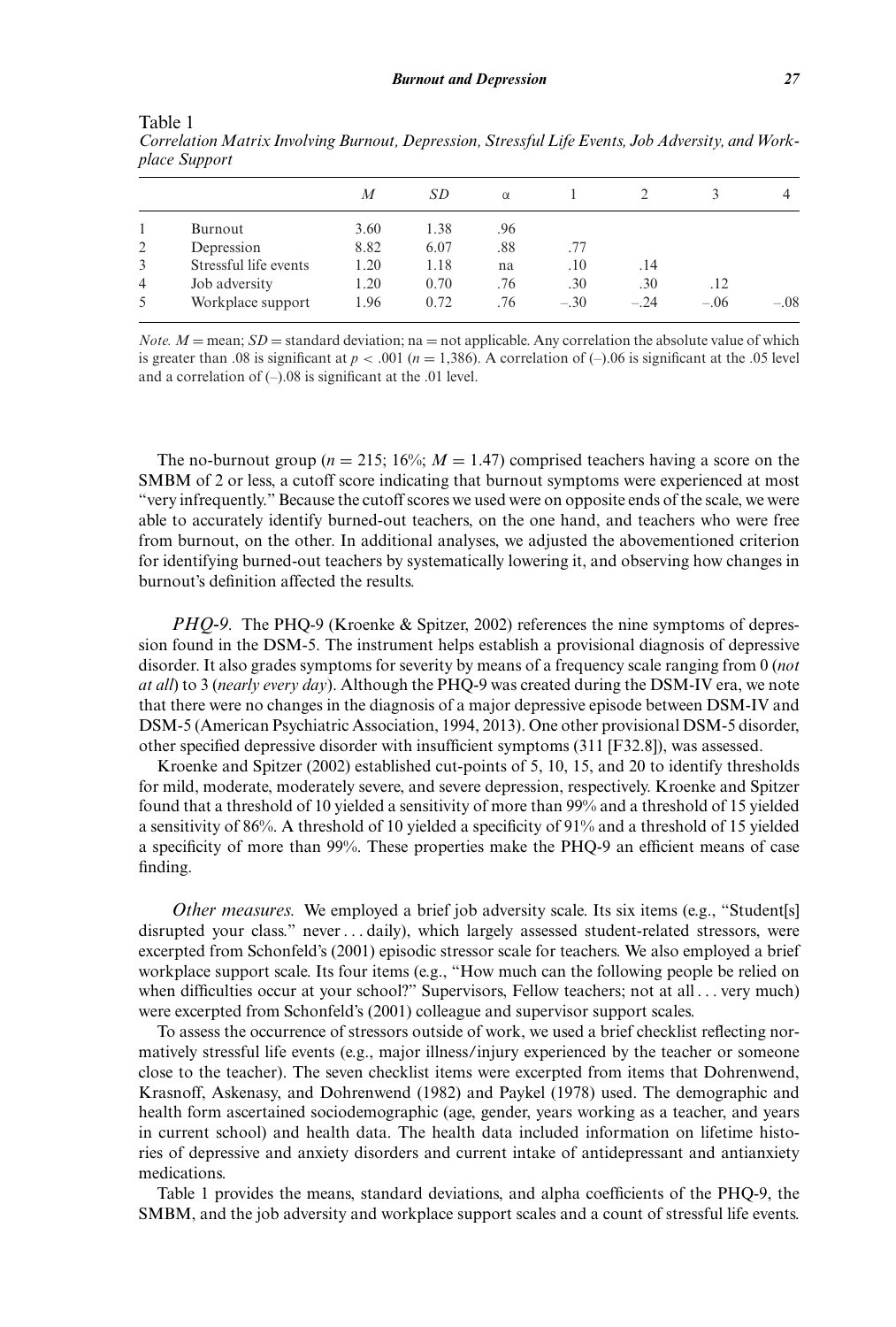#### Results

Table 1 shows the correlations among the study variables. The PHQ-9 scores correlated .77 with the SMBM scores, and the disattenuated correlation (Cohen, Cohen, West, & Aiken, 2003) was .84. The table also indicates that stressful life events, job adversity, and workplace support were each similarly correlated with the SMBM and the PHQ-9. Men had slightly lower mean scores on the SMBM ( $M = 3.42$ ,  $SD = 1.39$  vs.  $M = 3.65$ ;  $SD = 1.38$ ;  $d = 0.17$ ),  $t(1384) = 2.68$ ,  $p <$ .01, and the PHQ-9 ( $M = 8.40$ ,  $SD = 6.22$  vs.  $M = 8.95$ ,  $SD = 6.02$ ;  $d = 0.09$ ),  $t(1384) = 1.41$ , nonsignificant [*ns*]); however, the correlation between burnout and depressive symptoms in men  $(r = .80)$  and women  $(r = .76)$  were similar.

In the nosological portion of the study, we compared the burnout group with the no-burnout group (see Table 2). The no-burnout group contained a significantly higher proportion of males  $(p < .05)$ . The group was on average almost 4 years older  $(p < .01)$  and spent marginally more time teaching  $(p < .10)$ . Both groups spent about the same amount of time in their current schools. The burnout group had significantly higher PHQ-9 scores and scored significantly higher on every PHQ-9 item. The large symptom-level effect sizes in the comparisons between the burnout and no-burnout groups were echoed in the magnitudes of the total sample correlations seen in the table.

Fewer than 1% of the no-burnout group met criteria for a provisional diagnosis of depression, whereas  $86%$  of the burnout group met these criteria,  $p < .001$  (Table 2), mainly for a provisional diagnosis of major depression (83%), with the remainder meeting criteria for a provisional diagnosis of depressive disorder with insufficient symptoms (3%). The proportions of men (96%) and women (84%) identified as burned out who also met criteria for a provisional diagnosis of depression were similar (*ns*). About 85% of burned-out teachers who met criteria scored 15 or higher on the PHQ-9, an indicator that pharmacologic and/or psychotherapeutic treatment is warranted (Kroenke & Spitzer, 2002; Kroenke, Spitzer, & Williams, 2001); 74% indicated that depressive symptoms made their daily lives *very* or *extremely difficult*; 40% experienced suicidal ideation.

In comparison with the teachers in the no-burnout group, the teachers in the burnout group were about three times as likely to have a history of depression and almost four times as likely to be currently taking antidepressant medication. Teachers in the burnout group were more than twice as likely to report a history of anxiety disorders and almost three times as likely to be currently taking antianxiety drugs. We reran *all* the analyses described in Table 2, controlling for age and gender, and the findings remained unchanged.

For comparison purposes, Table 3 displays (a) the percentages of teachers who met criteria for a provisional diagnosis of depression and (b) the mean PHQ-9 scores among those who were burned out, as identified by six different cutoffs on the SMBM. As the criterion for burnout became less stringent, both the mean of the PHQ-9 scores and the percentage of teachers identified as burned out who also met criteria for a provisional diagnosis decreased.

Finally, we conducted an analysis of variance for the purpose of examining the relation of the level of depressive symptoms to the level of burnout symptoms, over the entire sample,  $F(4, 1381) = 455.84$ ,  $p < .001$ ,  $p^2 = 0.57$ . Tukey's post hoc tests indicated that every group was significantly different from every other group,  $ps < .001$ . Every increment in the severity of depressive symptoms was accompanied by a stepwise, monotonic increase in burnout symptoms (Figure 1).

#### Discussion

The aim of this study was to further investigate burnout–depression overlap. Treated dimensionally, burnout and depression were strongly correlated (.77; disattenuated correlation, .84). Burnout and depressive symptoms correlated similarly with each of the three stress-related factors that we examined: stressful life events, job adversity, and workplace support. When burnout was treated as a diagnostic category, wide differences between the burnout and burnout-free groups were observed, including differences on the PHQ-9 total score and the scores on each PHQ-9 symptom item. The between-group comparisons were echoed in the magnitudes of the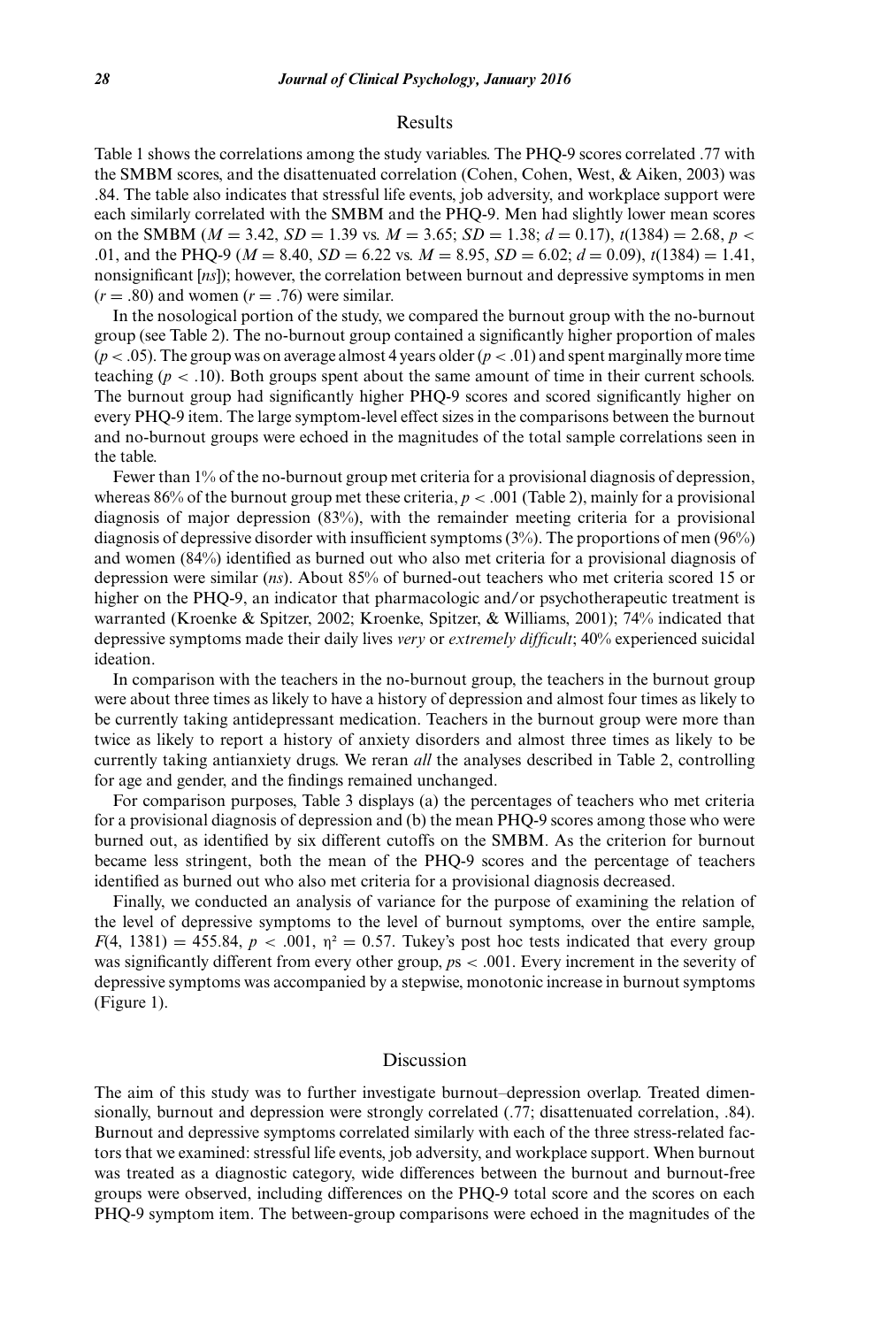|                                              | $(n = 215)$                | No-burnout group                                                                                                                                                                                                                                                                                                                                                                                                                  | Burnout group<br>$(n = 124)$        |                | Cohen's<br>Þ            | Between groups       | SMBM score<br>$(n = 1386)$ | Correlation<br>d |
|----------------------------------------------|----------------------------|-----------------------------------------------------------------------------------------------------------------------------------------------------------------------------------------------------------------------------------------------------------------------------------------------------------------------------------------------------------------------------------------------------------------------------------|-------------------------------------|----------------|-------------------------|----------------------|----------------------------|------------------|
|                                              | $\mathbb{N}$               | SD                                                                                                                                                                                                                                                                                                                                                                                                                                | Z                                   | SD             |                         |                      | r,                         |                  |
| PHO-9 <sup>a</sup>                           | $\frac{4}{2}$              | 2.30                                                                                                                                                                                                                                                                                                                                                                                                                              | 17.75                               | 4.66           |                         | $-0.001$             | 0.77                       | $-0.001$         |
| Anhedonia                                    | 0.18                       | 0.48                                                                                                                                                                                                                                                                                                                                                                                                                              | 2.16                                | 0.84           |                         | $-0.001$             |                            | $-0.001$         |
| Depressed mood                               |                            | 0.39                                                                                                                                                                                                                                                                                                                                                                                                                              | 2.23                                | 0.84           |                         | 001                  |                            | $\epsilon$ .001  |
| Altered sleep                                | 0.16                       |                                                                                                                                                                                                                                                                                                                                                                                                                                   |                                     | 0.92           |                         | $\frac{0}{2}$        |                            | $\frac{1}{2}$    |
| Fatigue                                      | 0.64                       | 0.74<br>0.63<br>0.76                                                                                                                                                                                                                                                                                                                                                                                                              | 2.27<br>2.73                        | 0.55           |                         | 5.001                |                            | $\approx 001$    |
| Altered appetite                             | 0.44                       |                                                                                                                                                                                                                                                                                                                                                                                                                                   |                                     | 0.96           |                         | $\frac{0}{\sqrt{2}}$ |                            | $\overline{0}$   |
| Guilt and self-blame                         |                            | 0.43                                                                                                                                                                                                                                                                                                                                                                                                                              | $2.18$<br>$2.15$                    | 0.96           |                         | 5001                 |                            | $\leq 0.001$     |
| Cognitive impairment                         | $0.14$<br>$0.06$<br>$0.06$ | 0.36                                                                                                                                                                                                                                                                                                                                                                                                                              | 2.02                                | 0.86           |                         | 5001                 |                            | $\overline{0}$   |
| Psychomotor alteration                       |                            | 0.28                                                                                                                                                                                                                                                                                                                                                                                                                              | 1.36                                | 0.08           | 1.64<br>0.86            | 5001                 |                            | $\leq$ .001      |
| Suicidal ideation                            |                            | 0.19                                                                                                                                                                                                                                                                                                                                                                                                                              | 0.65                                | S.             |                         | $\overline{0}$       |                            | $\overline{0}$   |
| Age (years)                                  | 47.1                       | 12.3                                                                                                                                                                                                                                                                                                                                                                                                                              |                                     | $\frac{12}{1}$ | $-0.31$                 | $\overline{0}$       | $-0.14$                    | $\overline{0}$   |
| Years as teacher                             | 17.5                       | 11.5                                                                                                                                                                                                                                                                                                                                                                                                                              | 43.4<br>15.4                        | 9.7            | $-0.15$                 | $\frac{10}{x}$       | $-0.11$                    | $\overline{0}$   |
| Years in current school                      |                            |                                                                                                                                                                                                                                                                                                                                                                                                                                   | 10.6                                |                | 0.11                    | ns                   | $-0.01$                    | ns               |
|                                              |                            |                                                                                                                                                                                                                                                                                                                                                                                                                                   | $\% (n)$                            |                |                         |                      |                            |                  |
| Male participants                            |                            | $\begin{array}{c} \frac{\sqrt{6}}{8} & \frac{\sqrt{6}}{8} \\ 1 & \frac{\sqrt{6}}{2} \\ 1 & \frac{\sqrt{2}}{2} \\ 1 & \frac{\sqrt{2}}{2} \\ 1 & \frac{\sqrt{2}}{2} \\ 1 & \frac{\sqrt{2}}{2} \\ 1 & \frac{\sqrt{2}}{2} \\ 1 & \frac{\sqrt{2}}{2} \\ 1 & \frac{\sqrt{2}}{2} \\ 1 & \frac{\sqrt{2}}{2} \\ 1 & \frac{\sqrt{2}}{2} \\ 1 & \frac{\sqrt{2}}{2} \\ 1 & \frac{\sqrt{2}}{2} \\ 1 & \frac{\sqrt{2}}{2} \\ 1 & \frac{\sqrt{2$ | $18(22)$<br>86 $(107)$ <sup>b</sup> |                | $-0.14^{\circ}$         | $\leq 0.5$           | $-0.07$                    | $\overline{C}$   |
| Current depression <sup>a,</sup>             |                            |                                                                                                                                                                                                                                                                                                                                                                                                                                   |                                     |                | $0.30^{\circ}$          | 5001                 | $\ddot{15}$                | $\leq 001$       |
| Current suicidal ideation <sup>a</sup>       |                            |                                                                                                                                                                                                                                                                                                                                                                                                                                   |                                     |                | $0.61^{\circ}$<br>0.34° | 5001                 | .28                        | $\overline{0}$   |
| History of depressive disorders <sup>a</sup> |                            |                                                                                                                                                                                                                                                                                                                                                                                                                                   |                                     |                |                         | < .001               | $\overline{17}$            | < .001           |
| Participants currently on AD <sup>a</sup>    |                            | 7(16)                                                                                                                                                                                                                                                                                                                                                                                                                             | 36 (44)<br>37 (46)<br>26 (32)       |                | $0.30^{\circ}$          | $\frac{0}{\sqrt{2}}$ | $\overline{15}$            | $\leq 0.001$     |
| History of anxiety disorders <sup>a</sup>    |                            | 13(27)                                                                                                                                                                                                                                                                                                                                                                                                                            | 30 (37)                             |                | 0.30 <sup>c</sup>       | 5001                 | $\overline{15}$            | $_{0.001}$       |
| Participants currently on AAD <sup>a</sup>   |                            | 6 (12)                                                                                                                                                                                                                                                                                                                                                                                                                            | 14(17)                              |                | 0.26 <sup>c</sup>       | $\leq 0.5$           |                            | 5001             |

Comparison of the No-Burnout and Burnout Groups on the PHQ Total Score, PHQ Items, Demographic Variables, Medication, and Current and Past Depression; Comparison of the No-Burnout and Burnout Groups on the PHQ Total Score, PHQ Items, Demographic Variables, Medication, and Current and Past Depression;

Table 2

 Shirom-Melamed Burnout Measure; AD Patient Health Questionnaire; SMBM aNone of the results described in the table changed when age and gender were controlled. aNone of the results described in the table changed when age and gender were controlled. nonsignificant; PHQ-9 standard deviation; *ns* medications;  $AAD =$  antianxiety medications. antianxiety medications. mean; *SD* medications; AAD

bOf the 107 teachers identified as suffering severe burnout and depression, 103 met criteria for a provisional diagnosis of major depression and 4 met criteria for a provisional bOf the 107 teachers identified as suffering severe burnout *and* depression, 103 met criteria for a provisional diagnosis of major depression and 4 met criteria for a provisional diagnosis of other specified depressive disorder. diagnosis of other specified depressive disorder.

For consistency with the above-mentioned analyses, each phi coefficient obtained from analyses of the fourfold tables was converted to Cohen's d. cFor consistency with the above-mentioned analyses, each phi coefficient obtained from analyses of the fourfold tables was converted to Cohen's *d*.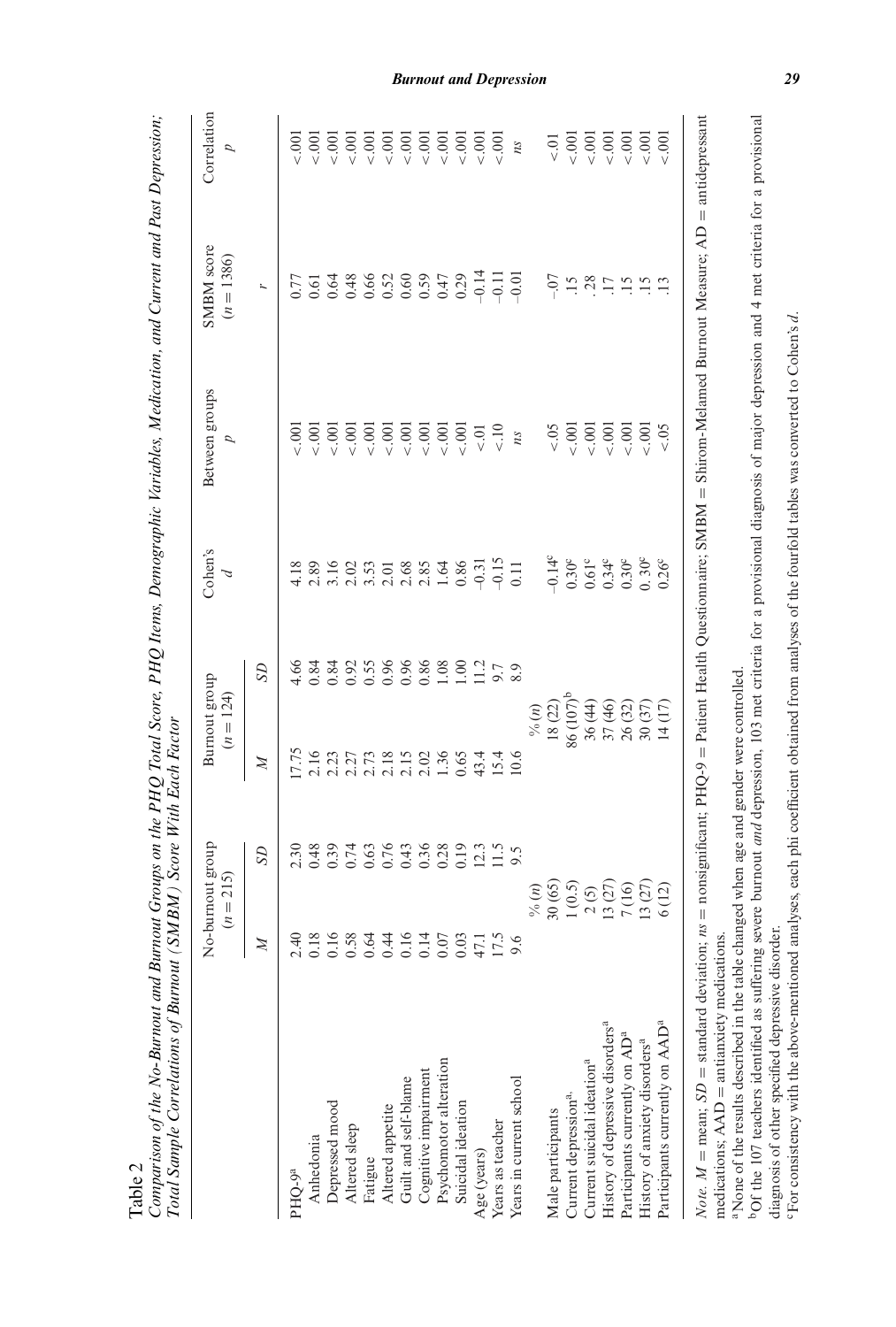| ۰.<br>۰.<br>۰,<br>i |  |  |
|---------------------|--|--|
|                     |  |  |

|                          | Cutoff scores defining cases on the SMBM |                    |                    |                    |                    |                    |  |  |
|--------------------------|------------------------------------------|--------------------|--------------------|--------------------|--------------------|--------------------|--|--|
|                          | 3.0<br>$(n=916)$                         | 3.5<br>$(n = 757)$ | 4.0<br>$(n = 580)$ | 4.5<br>$(n = 393)$ | 5.0<br>$(n = 237)$ | 5.5<br>$(n = 124)$ |  |  |
| % depressed participants | 41                                       | 47                 | 56                 | 66                 | 78                 | 86                 |  |  |
| PHO-9 mean score $(SD)$  | 11.39                                    | 12.26              | 13.39              | 14.88              | 16.30              | 17.75              |  |  |
|                          | (5.59)                                   | (5.46)             | (5.23)             | (4.98)             | (4.80)             | (4.66)             |  |  |
| SMBM mean score $(SD)$   | 4.40<br>(0.91)                           | 4.64<br>(0.80)     | 4.93<br>(0.70)     | 5.26<br>(0.61)     | 5.63<br>(0.52)     | 6.02<br>(0.42)     |  |  |

Table 3 *Percentage Depressed and Mean PHQ-9 as the Cutoff Score Marking Burnout on the SMBM Changes*

*Note.*  $SD$  = standard deviation;  $SMBM$  = Shirom-Melamed Burnout Measure;  $PHO-9$  = Patient Health Questionnaire.



*Figure 1.* Depression severity and mean score on the Shirom-Melamed Burnout Measure. *Note*. The graph shows mean burnout symptoms (assessed with the Shirom-Melamed Burnout Measure) as a function of the level of depression (± 1 standard deviation [*SD*]), assessed with the nine-item depression module of the Patient Health Questionnaire (PHQ-9). PHQ-9 scores of 5, 10, 15, and 20 reflect the cutoffs for mild, moderate, moderately severe, and severe depression, respectively (Kroenke & Spitzer, 2002). The vertical lines represent the standard deviations  $(0.77 \le SD < 0.99)$  of the burnout score at each level of depression severity.

total sample correlations between the SMBM and each PHQ-9 symptom. A high rate of suicidal ideation was found in burned-out teachers.

In categorical analyses, 86% of the teachers identified as burned out met criteria for a provisional diagnosis of depression, in comparison with fewer than 1% in the no-burnout group. The burnout group also showed elevated rates of a history of depression, current consumption of antidepressant medications, history of anxiety disorders, and current consumption of antianxiety medications. Further analyses revealed a clear stepwise increase in mean burnout scores with each increment in the intensity of depressive symptoms.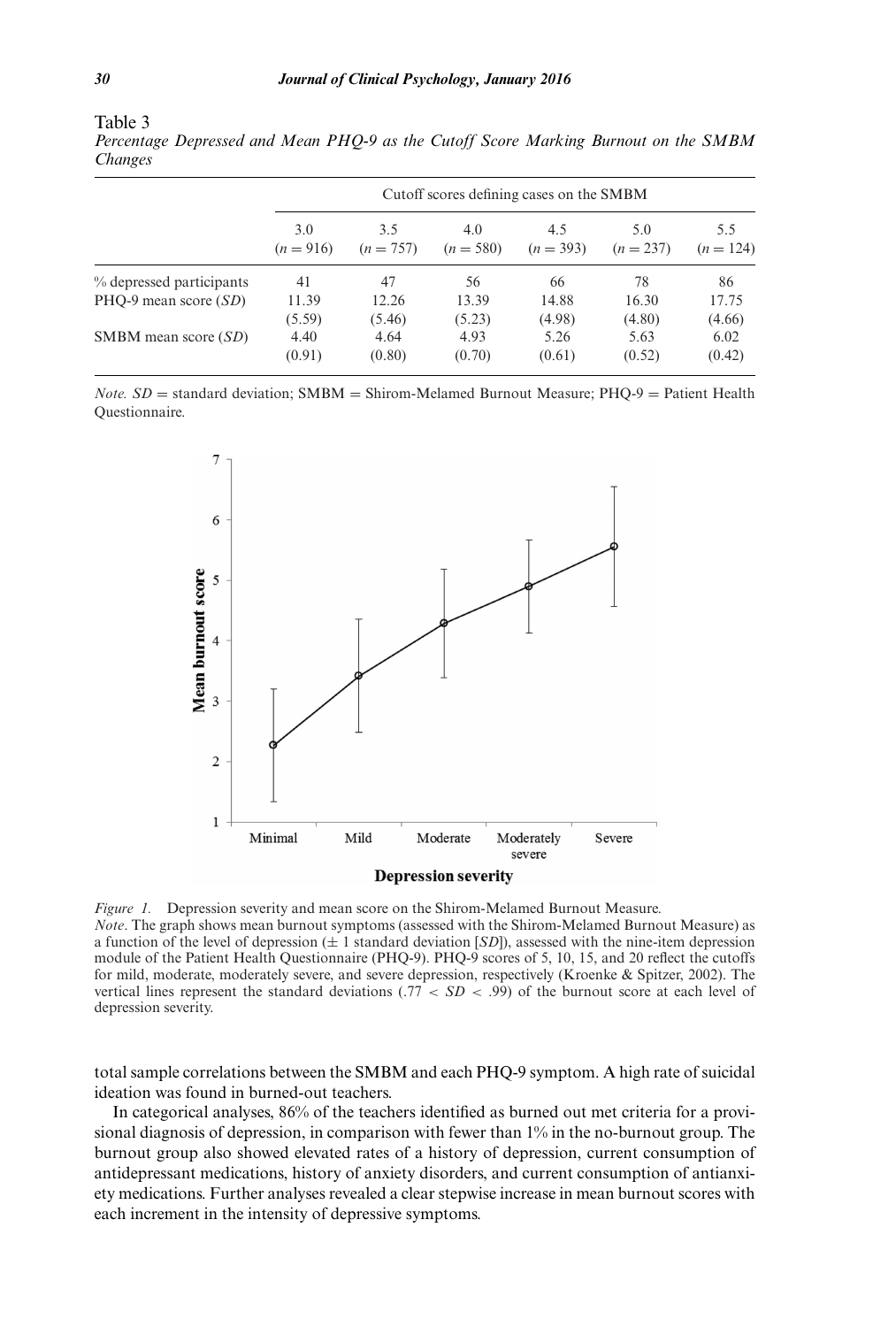The results are compatible with the view that burnout overlaps with depression (e.g., Bianchi et al., 2013; Bianchi et al., 2014a). The high correlation between the SMBM and PHQ-9 scores is consistent with prior research showing a strong, linear relation between burnout and depressive symptoms. For example, in the study of French schoolteachers (see Bianchi et al., 2014a), the disattenuated correlation between MBI emotional exhaustion and the PHQ-9 was .79. Moreover, in the U.S. sample, as in the French sample, high proportions of burned-out teachers met criteria for a provisional diagnosis of depression, suggesting substantial overlap.

That burnout and depressive symptoms were similarly related to job adversity also underlines burnout–depression overlap. The job adversity scale that we used mainly taps student misbehavior. Student behavior is an important driver of teacher distress. A meta-analysis (Aloe, Shisler, Norris, Nickerson, & Rinker, 2014) indicates that the average effect size for student misbehavior on teacher burnout is moderate, in line with the correlation of the job adversity scale with the SMBM and PHQ-9. Students commonly bring weapons to school and engage in school fighting (O'Keefe, 1997; Robers, Kemp, & Truman, 2013; Schonfeld, 2006; Schonfeld & Feinman, 2012; Valois & McKeown, 1998). In some schools, teachers are at risk for threats and assaults (Robers, Kemp, & Truman, 2013). These kinds of exposures affect the risk of burnout (Reddy et al. 2013), depression (Schonfeld, 2001), and probably anxiety.

#### *Burnout as an End Stage*

A growing body of research indicates that the burnout–depression overlap is considerably more than previously thought, notably when conservative cutoff scores are used to categorize burnout (Ahola et al., 2014; Bianchi & Laurent, 2015; Bianchi et al., 2013; Bianchi et al., 2014a; Bianchi et al., 2015b; Hintsa et al., in press). It is worth noting that identifying cases of burnout on the basis of low-symptom frequencies is inconsistent with Leiter and Maslach's (2005) conceptualization of burnout as a condition in which a worker is "constantly overwhelmed, stressed and exhausted" (p. 2). The state of burnout is *not* a passing response to a transient stressor; it is supposed to reflect the end stage of a process of resource depletion at which the sufferer, drained, experiences an adaptive breakdown (Schaufeli & Buunk, 2004). We selected a cutoff of 5.5 on the SMBM to reflect that end stage. The liberal cutoff scores (e.g., Ahola et al., 2005; Soares et al., 2007) used previously probably account for some of the result discrepancies that have been observed.

#### *Exhaustion as a Distinctive Feature of Burnout*

Although exhaustion is part of the definition of burnout, fatigue does not differentiate burnout and depression. There is evidence that the level of fatigue and appraised fatigue in depressed patients is no less than that found in burnout patients (Van Dam et al., 2015). Insomnia, with its implications for fatigue, is prospectively related to increased risk of depression (Baglioni et al., 2011). The presence of fatigue in depressed patients should not be surprising given chronobiological changes in depressed patients, including effects on circadian rhythms (Levitan, Hasey, & Sloman, 2000).

#### *The Comorbidity Hypothesis*

In our view, the idea of tandem development between burnout and depression (Hakanen & Schaufeli, 2012) is premature because of the absence of a clear clinical distinction between the two entities. International nosological classifications do not hold burnout to be a distinct form of pathology (Bianchi et al., 2013). To argue for comorbidity would be to assume that the nosological distinctiveness of burnout has been established, when it has not.

#### *Underestimating the Overlap*

The results of the current study, combined with existing evidence (Ahola et al., 2014; Bianchi & Laurent, 2015; Bianchi et al., 2013; Bianchi et al., 2014a; Bianchi et al., 2015b; Hintsa et al.,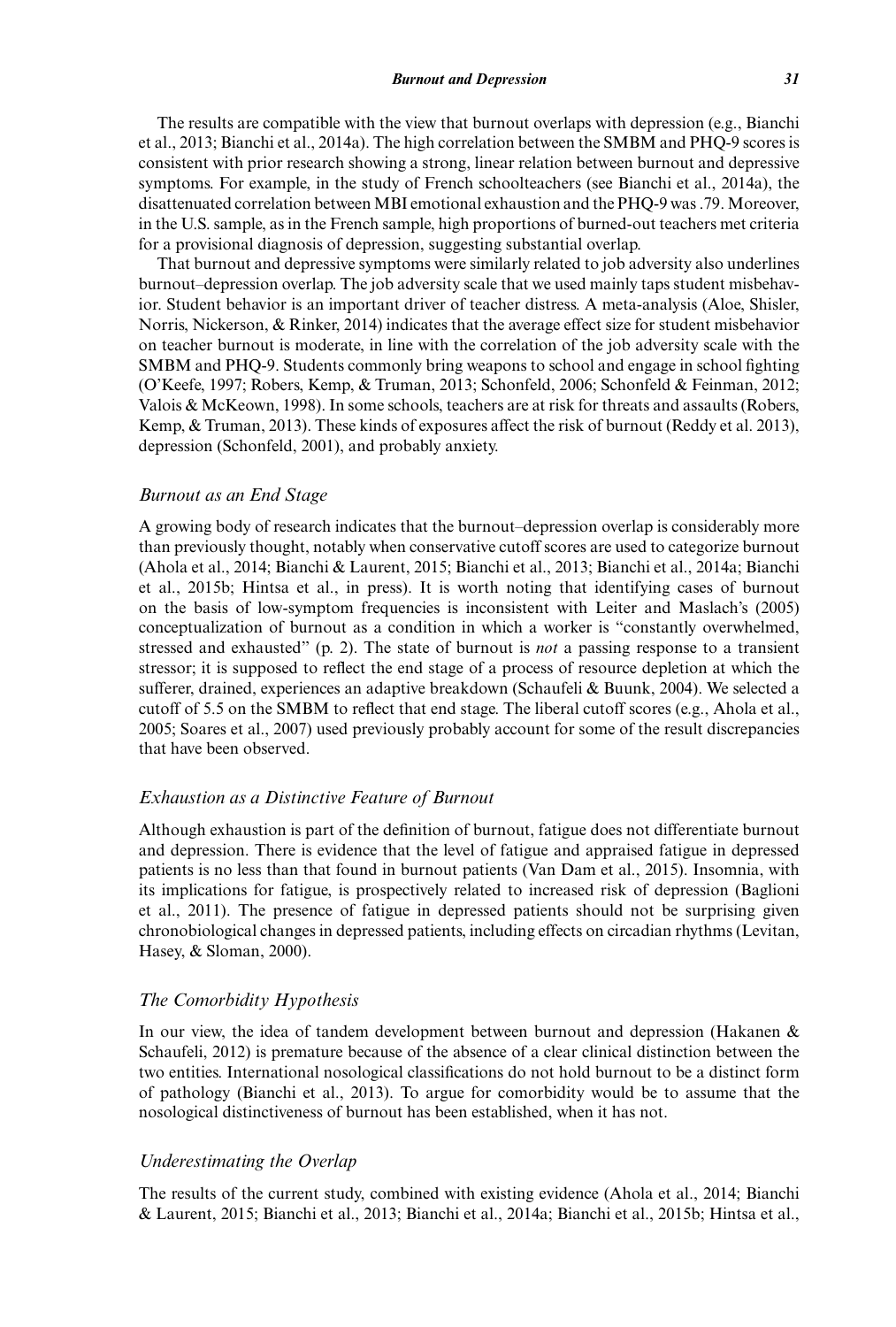in press), are consistent with the hypothesis that burnout overlaps with depression. The study demonstrates a huge overlap of burnout with depression, at both dimensional and categorical levels, using an instrument other than the MBI in a U.S. sample.

Cox, Tisserand, and Taris (2005) observed that practice in burnout research has been to study burnout in workers who are actually *not* burned out. Under such conditions, burnout may have misleadingly appeared as distinct from depression. In a procedure that parallels a procedure performed by Bianchi et al. (2014a), Table 3 shows how the proportion of U.S. teachers identified as burned out *and* depressed was diluted as we systematically lowered the cutoff used to identify burned-out teachers. In view of the overlap between burnout and depression, it seems increasingly difficult to isolate burnout from the spectrum of depressive conditions.

The research literature demonstrates that depression is treatable (Butler, Chapman, Forman, & Beck, 2006; Gitlin, 2009). There is evidence for the efficacy of several types of treatment (cognitive behavior therapy, interpersonal therapy, tricyclics, selective serotonin reuptake inhibitors, monoamine oxidase inhibitors, electroconvulsive therapy, etc.) for depression. There is some agreement favoring pharmacologic treatment for depressions with high levels of symptom severity (Fournier et al., 2010; Mouchabac, 2009), although there remains evidence that psychological treatments can be effective with severe cases (Lampe, Coulston, & Berk, 2013). Given the degree of heterogeneity in how depression presents itself, treatment recommendations vary by depressive features or subtypes, for example, depression with melancholic or atypical features (Baghai et al., 2011). Although there is a literature devoted to the effect of burnout prevention and burnout reduction interventions (e.g., Awa et al., 2010), the quality of the studies does not measure up to the quality of the clinical trials designed to evaluate the efficacy of treatments for depression (Leiter & Maslach, 2014; Naghieh, Montgomery, Bonell, Thompson, & Aber, 2015; Ruotsalainen, Serra, Marine, & Verbeek, 2008).

#### *Limitations*

The study has at least six limitations. First, diagnoses were based on responses to questionnaire items, making diagnoses provisional. Although the PHQ-9 references DSM-5 criteria and is characterized by solid psychometric properties (Andrews et al., 2007; Kroenke & Spitzer, 2002; Kroenke et al., 2001), a structured clinical interview is nevertheless the preferred method for diagnosing depression (Ingram & Siegle, 2009). Second, because the study was cross-sectional, it did not permit us to examine the trajectory of symptoms of burnout and depression over time (Ahola et al., 2014; Bianchi et al., 2015b).

Third, the study did not address depression with atypical features that may overlap with burnout. Although not assessed in this study, results involving a different sample (Bianchi et al., 2014a) revealed that many burned-out teachers who met criteria for a provisional diagnosis of depression reported atypical features. Atypical depressive presentations have similarities with burnout, including fatigue, chronicity, and hypocortisolism (Boksem & Tops, 2008; Levitan et al., 2000).

Fourth, the sample was one of convenience. Therefore, its representativeness is unknown. We note that Kristensen (1995) observed that representativeness matters most in descriptive studies but is of little value in analytical studies. In analytical studies variation in exposures and outcomes matter most, an idea well understood in occupational medicine (e.g., studies on the health effects of lead exposure). This study identified teachers reflecting a range of burnout statuses and how depressive symptoms and provisional diagnoses varied along that range.

Fifth, because the study relied on self-report instruments, and considering its cross-sectional design, common method variance may have affected participant responding, inflating the burnout–depression relationship. Two considerations, however, suggest otherwise. One is that when well-validated instruments are employed, method variance is not a biasing artifact, even when common methods are used (Spector, 1987; Spector, 2006). The other consideration is that the self-report job adversity scale was specifically constructed using neutrally worded items to minimize bias (Kasl, 1987). The job adversity scale was indeed found to have a minimal relationship to preexisting depressive symptoms (Schonfeld, 2001), yet the scale was similarly,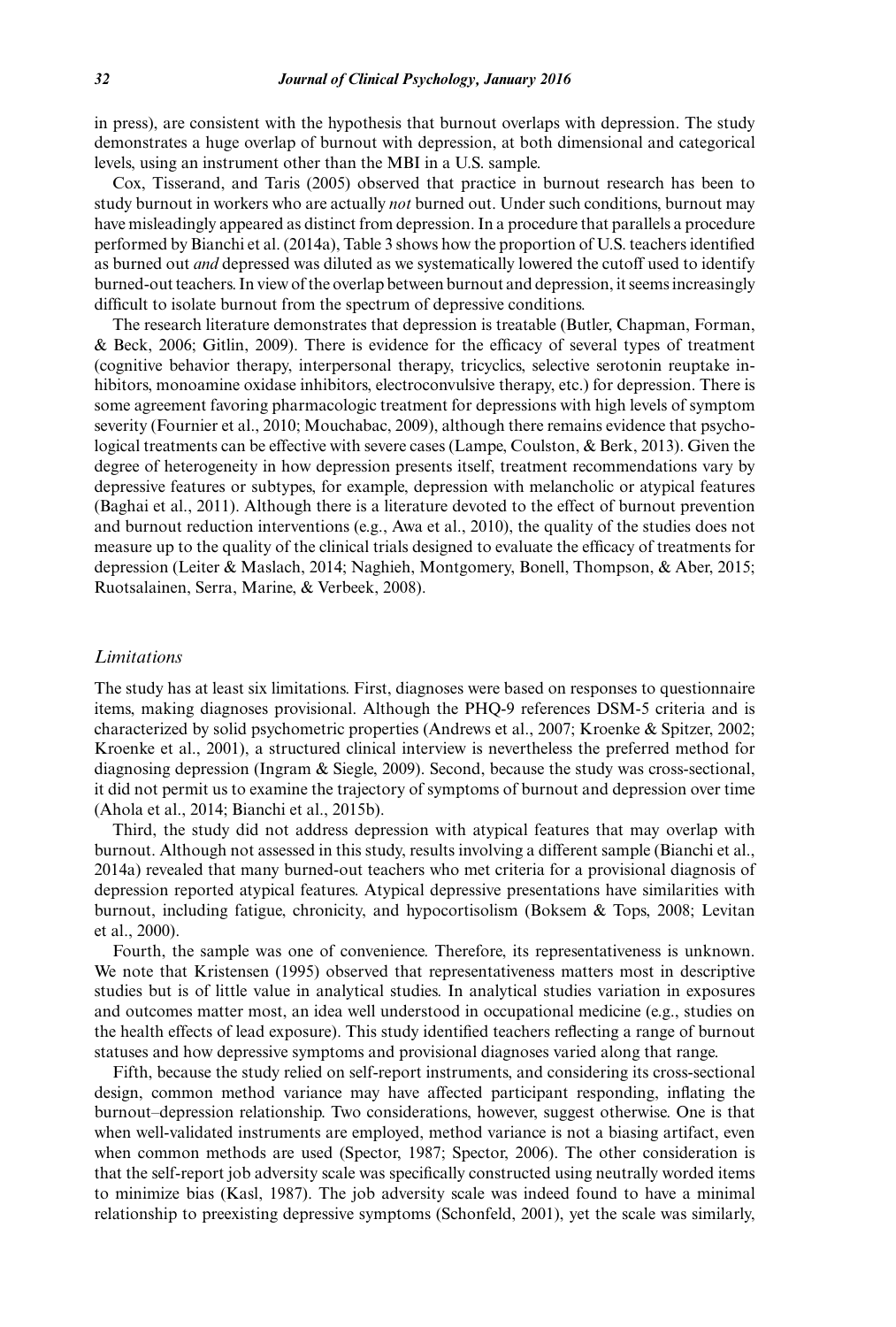concurrently related to the SMBM and PHQ-9 scores, consistent with the idea that burnout and depressive symptoms are comparable.

Sixth, the level of depressive symptomatology in a teacher could have biased teachers' responses on the SMBM and inflated the correlation between the scales. Earlier research (Bianchi et al., 2014a) on the MBI, however, is inconsistent with that view. If depressive symptomatology cast a shadow on MBI responding in the earlier study, then one would expect the PHQ-9, the depression measure used by Bianchi et al., to be similarly correlated with each of the three MBI scales. This was not the case. The PHQ-9 was more closely related to emotional exhaustion, the MBI component most similar to the SMBM, than to depersonalization and personal accomplishment, the other two components of the MBI. This correlational pattern emerged despite the MBI scales' items being mixed together in the same instrument *and* having the same response alternatives, response alternatives clearly different from that of the PHQ-9.

#### Conclusion

The view that burnout and depression are distinct entities sometimes conveys the idea that burnout is a less troubling condition (Maslach & Leiter, 1997). Such a view can discourage individuals who identify themselves as burned out from seeking professional help. If the state of burnout is recognized as a depressive syndrome, then sufferers may be more inclined to engage in healthcare-seeking behaviors, such as visiting a clinician when experiencing troublesome symptoms. If burnout signifies depression arising from chronic occupational stress, then working people suffering from "burnout" may benefit from the array of efficacious treatments for depression. A burned-out, depressed teacher who is in treatment with a skilled clinician, however, may still be at risk of being drained of energetic resources if the teacher's school does nothing to improve working conditions (e.g., curb disrespectful and violent student behavior). However, if some schools are recognized as depressogenic, energy-draining workplaces, then they are likely to be subject to change under pressure from teacher organizations and public-spirited individuals concerned about the well-being of educators.

#### References

- Ahola, K., Hakanena, J., Perhoniemia, R., & Mutanen, P. (2014). Relationship between burnout and depressive symptoms: A study using the person-centred approach. Burnout Research, 1, 29–37. doi:org/10.1016/j.burn.2014.03.003
- Ahola, K., Honkonen, T., Isometsa, E., Kalimo, R., Nykyri, E., Aromaa, A., & Lonnqvist, J. (2005). The ¨ relationship between job-related burnout and depressive disorders—Results from the Finnish Health 2000 Study. Journal of Affective Disorders, 88, 55–62. doi:10.1016/j.jad.2005.06.004
- Aloe, A. M., Shisler, S. M., Norris, B. D., Nickerson, A. B., & Rinker, T. (2014). A multivariate meta-analysis of student misbehavior and teacher burnout. Educational Research Review, doi:http://dx.doi.org/10.1016/j.edurev.2014.05.003
- American Psychiatric Association. (1994). Diagnostic and Statistical Manual of Mental Disorders (4th ed.). Washington, DC: Author.
- American Psychiatric Association. (2013). Diagnostic and Statistical Manual of Mental Disorders (5th ed.). Arlington, VA: Author.
- Andrews, G., Brugha, T., Thase, M. E., Duffy, F. F., Rucci, P., & Slade, T. (2007). Dimensionality and the category of major depressive episode. International Journal of Methods in Psychiatric Research, 16(suppl. 1), S41–S51.
- Armon, G., Shirom, A., Shapira, I., & Melamed, S. (2008). On the nature of burnout-insomnia relationships: A prospective study of employed adults. Journal of Psychosomatic Research, 65, 5–12. doi:10.1016/j.jpsychores.2008.01.012
- Awa, W. L., Plaumann, M., & Walter, U. (2010). Burnout prevention: A review of intervention programs. Patient Education and Counseling, 78, 184–190. doi:10.1016/j.pec.2009.04.008
- Baghai, T. C., Blier, P., Baldwin, D. S., Bauer, M., Goodwin, G. M., Fountoulakis, K. N., & ... Möller, H. (2011). General and comparative efficacy and effectiveness of antidepressants in the acute treatment of depressive disorders: a report by the WPA section of pharmacopsychiatry. European Archives of Psychiatry and Clinical Neuroscience, 261 Suppl 3207–245. doi:10.1007/s00406-011-0259-6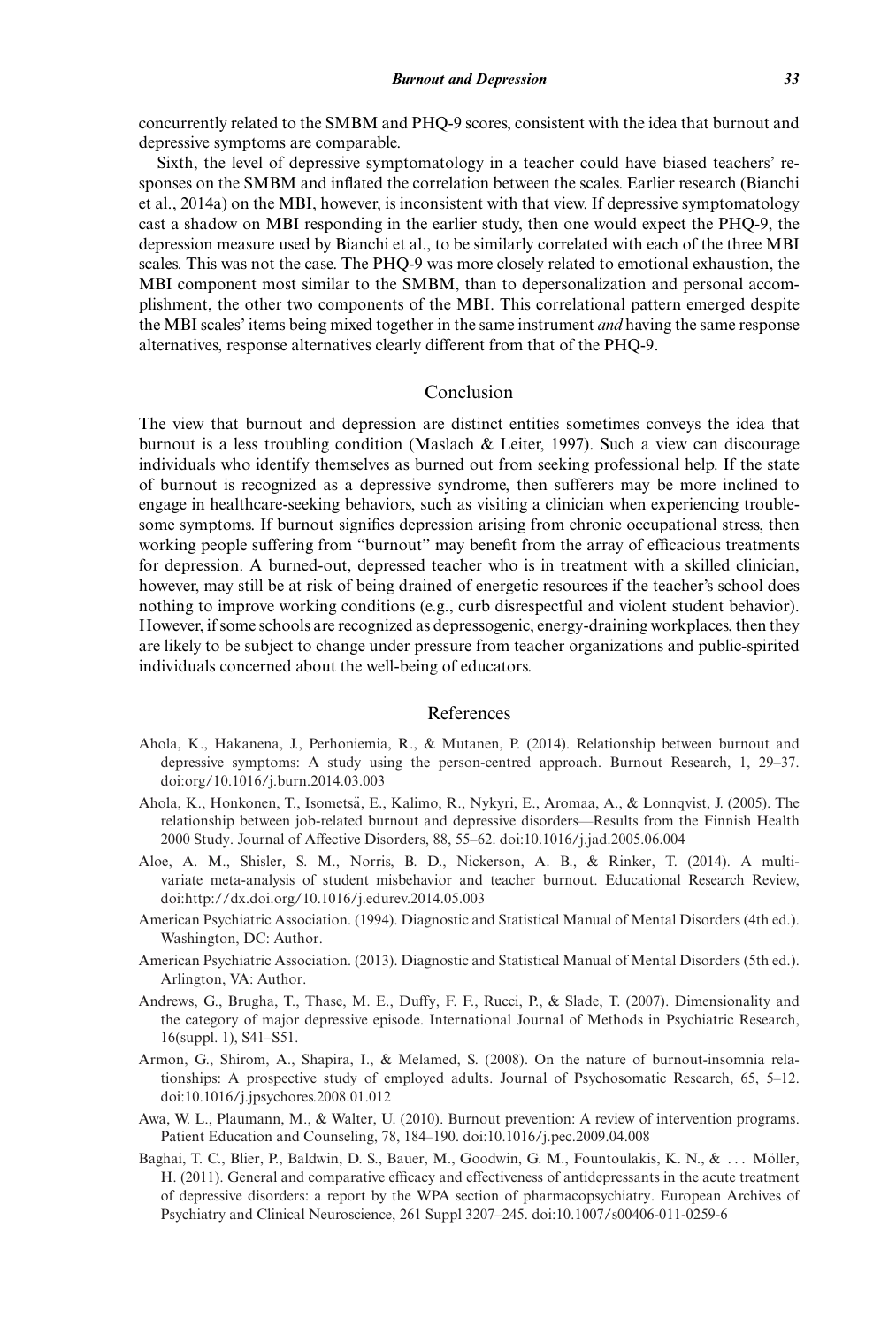- Baglioni, C., Battagliese, G., Feige, B., Spiegelhalder, K., Nissen, C., Voderholzer, U., & . . . Riemann, D. (2011). Insomnia as a predictor of depression: a meta-analytic evaluation of longitudinal epidemiological studies. Journal of Affective Disorders, 135, 10–19. doi:10.1016/j.jad.2011.01.011
- Bahlmann, J., Angermeyer, M. C., & Schomerus, G. (2013). Calling it "burnout" instead of "depression." Psychiatrische Praxis, 40(2), 78–82.
- Bakker, A. B., Schaufeli, W. B., Demerouti, E., Janssen, P. P. M., Van Der Hulst, R., & Brouwer, J. (2000). Using equity theory to examine the difference between burnout and depression. Anxiety, Stress & Coping, 13(3), 247–268.
- Bangdiwala, S. I. (2014). Dichotomising dangers. International Journal Of Injury Control And Safety Promotion, 21, 298–300. doi:10.1080/17457300.2014.940771
- Barbee, J. G. (1998). Mixed symptoms and syndromes of anxiety and depression: Diagnostic, prognostic, and etiologic issues. Annals of Clinical Psychiatry, 10(1), 15–29.
- Bianchi, R., Boffy, C., Hingray, C., Truchot, D., & Laurent, E. (2013). Comparative symptomatology of burnout and depression. Journal of Health Psychology, 18, 782–787. doi: 10.1177/1359105313481079
- Bianchi, R., & Laurent, E. (2015). Emotional information processing in depression and burnout: An eyetracking study. European Archives of Psychiatry and Clinical Neuroscience, 265(1), 27–34.
- Bianchi, R., Schonfeld, I.S., & Laurent, E. (2014a). Is burnout a depressive disorder? A re-examination with special focus on atypical depression. International Journal of Stress Management, 21, 307–324. doi:org/10.1037/a0037906
- Bianchi, R., Schonfeld, I. S., & Laurent, E. (2015a) Burnout–depression overlap: A review. Clinical Psychology Review, 36, 28–41. doi:10.1016/j.cpr.2015.01.004
- Bianchi, R., Schonfeld, I. S., & Laurent, E. (2015b). Is burnout separable from depression in cluster analysis? A longitudinal study. Social Psychiatry and Psychiatric Epidemiology, 50, 1005–1011. doi:10.1007/s00127-014-0996-8
- Bianchi, R., Truchot, D., Laurent, E., Brisson, R., & Schonfeld, I. S. (2014b). Is burnout solely job-related? A critical comment. Scandinavian Journal of Psychology, 55, 357–361. doi:10.1111/sjop.12119
- Boksem, M. S., & Tops, M. (2008). Mental fatigue: Costs and benefits. Brain Research Reviews, 59, 125–139. doi:10.1016/j.brainresrev.2008.07.001
- Bonde, J. P. E. (2008). Psychosocial factors at work and risk of depression: A systematic review of the epidemiological evidence. Occupational and Environmental Medicine, 65(7), 438–445.
- Butler, A. C., Chapman, J. E., Forman, E. M., & Beck, A. T. (2006). The empirical status of cognitive-behavioral therapy: A review of meta-analyses. Clinical Psychology Review, 26(1), 17–31. doi:10.1016/j.cpr.2005.07.003
- Clays, E., De Bacquer, D., Leynen, F., Kornitzer, M., Kittel, F., & De Backer, G. (2007). Job stress and depression symptoms in middle-aged workers–prospective results from the Belstress study. Scandinavian Journal of Work, Environment & Health, 33(4), 252–259.
- Cohen, J., Cohen, P., West, S. G., & Aiken, L. S. (2003). Applied multiple regression/correlation analysis for the behavioral sciences (3rd ed.). Mahwah, NJ: Erlbaum.
- Corrigan, P. W., Holmes, E. P., & Luchins, D. (1995). Burnout and collegial support in state psychiatric hospital staff. Journal of Clinical Psychology, 51, 703–710. doi:10.1002/1097-4679(199509)51:5<703::AID-JCLP2270510516>3.0.CO;2-P
- Cox, T., Tisserand, M., & Taris, T. (2005). The conceptualization and measurement of burnout: Questions and directions. Work & Stress, 19(3), 187–191. doi:10.1080/02678370500387109
- Dohrenwend, B. S., Krasnoff, L., Askenasy, A. R., & Dohrenwend, B. P. (1982). The Psychiatric Epidemiology Research Interview Life Events Scale. In L. Goldberger & S. Breznitz (Eds.), Handbook of stress: Theoretical and clinical aspects (pp. 332–363). New York: Free Press.
- Egan, M., Bambra, C., Thomas, S., Petticrew, M., Whitehead, M., & Thomson, H. (2007). The psychosocial and health effects of workplace reorganisation. 1. A systematic review of organizational-level interventions that aim to increase employee control. Journal of Epidemiology and Community Health, 61, 945–954. doi:10.1136/jech.2006.054965
- Fournier, J. C., DeRubeis, R. J., Hollon, S. D., Dimidjian, S., Amsterdam, J. D., Shelton, R. C., & Fawcett, J. (2010). Antidepressant drug effects and depression severity: A patient-level meta-analysis. Journal of the American Medical Association, 303, 47–53. doi:10.1001/jama.2009.1943
- Freudenberger, H. J. (1974). Staff burnout. Journal of Social Issues, 30(1), 159–165.
- Gitlin, M. J. (2009). Pharmacotherapy and other somatic treatments for depression. In I. H. Gotlib & C. L. Hammen (Eds.), Handbook of depression (2nd ed., pp. 554–585). New York: Guilford Press.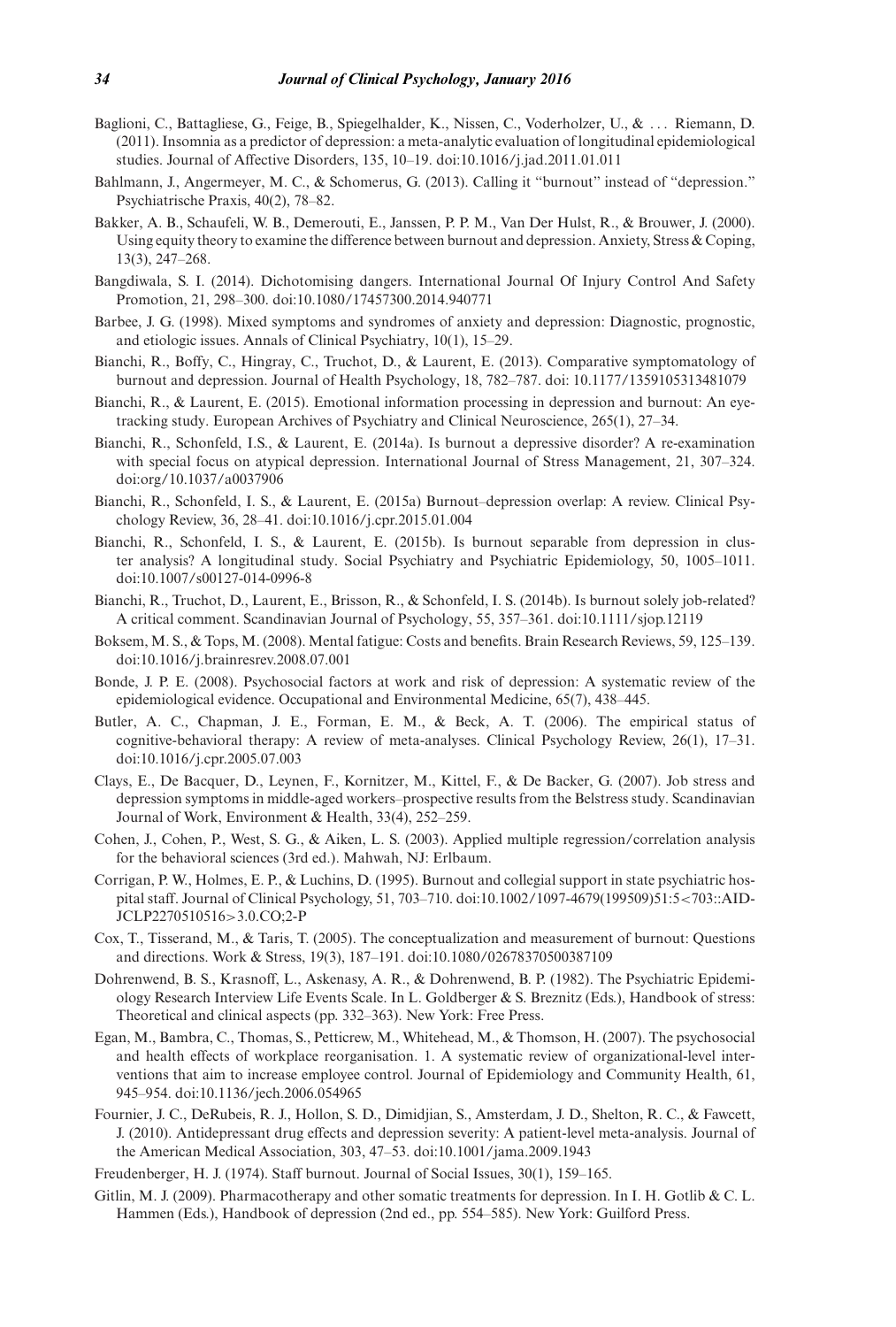- Goldberg, D. P. (1972). The detection of psychiatric illness by questionnaire: A technique for the identification and assessment of non-psychotic psychiatric illness. London: Oxford University Press.
- Gorman, J. M. (1996). Comorbid depression and anxiety spectrum disorders. Depression and Anxiety, 4(4), 160–168.
- Gosling, S. D., Vazire, S., Srivastava, S., & John, O. P. (2004). Should we trust web-based studies? A comparative analysis of six preconceptions about Internet questionnaires. American Psychologist, 59, 93–104. doi:10.1037/0003-066X.59.2.93
- Gotlib, I. H., & Hammen, C. L. (2009). Handbook of depression (2nd ed.). New York: Guilford Press.
- Hakanen, J. J., & Schaufeli, W. B. (2012). Do burnout and work engagement predict depressive symptoms and life satisfaction? A three-wave seven-year prospective study. Journal of Affective Disorders, 141, 415–424. doi:10.1016/j.jad.2012.02.043
- Halbesleben, J. R. (2006). Sources of social support and burnout: A meta-analytic test of the conservation of resources model. Journal of Applied Psychology, 91, 1134–1145. doi:10.1037/0021-9010.91.5.1134
- Hammen, C. (2005). Stress and depression. Annual Review of Clinical Psychology, 1, 293–319. doi:10.1146/annurev.clinpsy.1.102803.143938
- Hammen, C., Kim, E. Y., Eberhart, N. K., & Brennan, P. A. (2009). Chronic and acute stress and the prediction of major depression in women. Depression and Anxiety, 26, 718–723. doi:10.1002/da.20571
- Hintsa, T., Elovainio, M., Jokela, M., Ahola, K., Virtanen, M., & Pirkola, S. (in press). Is there an independent association between burnout and increased allostatic load? Testing the contribution of psychological distress and depression. Journal of Health Psychology. doi:10.1177/1359105314559619
- Hobfoll, S. E. (1989). Conservation of resources: A new attempt at conceptualizing stress. American Psychologist, 44, 513–524. doi:10.1037/0003-066X.44.3.513
- Iacovides, A., Fountoulakis, K. N., Kaprinis, S., & Kaprinis, G. (2003). The relationship between job stress, burnout and clinical depression. Journal of Affective Disorders, 75(3), 209–221.
- Ingram, R. E., & Siegle, G. J. (2009). Methodological issues in the study of depression. In I. H. Gotlib & C. L. Hammen (Eds.), Handbook of depression (2nd ed., pp. 69–92). New York: Guilford Press.
- Innstrand, S. T., Langballe, E. M., & Falkum, E. (2012). A longitudinal study of the relationship between work engagement and symptoms of anxiety and depression. Stress and Health, 28, 1–10. doi:10.1002/smi.1395
- Jansson-Fröjmark, M., & Lindblom, K. (2010). Is there a bidirectional link between insomnia and burnout? A prospective study in the Swedish workforce. International Journal of Behavioral Medicine, 17, 306– 313. doi:10.1007/s12529-010-9107-8
- Jones, S. R., Fernyhough, C., de-Wit, L., & Meins, E. (2008). A message in the medium? Assessing the reliability of psychopathology e-questionnaires. Personality and Individual Differences, 44(2), 349–359. doi:10.1016/j.paid.2007.08.014
- Kasl, S. V. (1987). Methodologies in stress and health: Past difficulties, present dilemmas, future directions. In S.V. Kasl & C.L. Cooper (Eds.), Stress and health: Issues in research methodology (pp. 307–318). New York: Wiley.
- Kristensen, T. S. (1995). The demand-control-support model: Methodological challenges for future research. Stress Medicine, 11(1), 17–26.
- Kroenke, K., & Spitzer, R. L. (2002). The PHQ-9: A new depression diagnostic and severity measure. Psychiatric Annals, 32(9), 509–515.
- Kroenke, K., Spitzer, R. L., & Williams, J. B. W. (2001). The PHQ-9: Validity of a brief depression severity measure. Journal of General Internal Medicine, 16(9), 606–613.
- Lampe, L., Coulston, C. M., & Berk, L. (2013). Psychological management of unipolar depression. Acta Psychiatrica Scandinavica, 127(Suppl 443), 24–37. doi:10.1111/acps.12123
- Leiter, M. P., & Maslach, C. (2005). Banishing burnout: Six strategies for improving your relationship with work. San Francisco, CA: Jossey-Bass.
- Leiter, M. P., & Maslach, C. (2014). Interventions to prevent and alleviate burnout. In M. P. Leiter, A. B. Bakker, & C. Maslach (Eds.), Burnout at work: A psychological perspective (pp. 145–167). New York: Psychology Press.
- Levitan, R. D., Hasey, G., & Sloman, L. (2000). Major depression and the involuntary defeat strategy: Biological correlates. In L. Sloman & P. Gilbert (Eds.), Subordination and defeat: An evolutionary approach to mood disorders and their therapy (pp. 95–118). Mahwah, NJ: Erlbaum.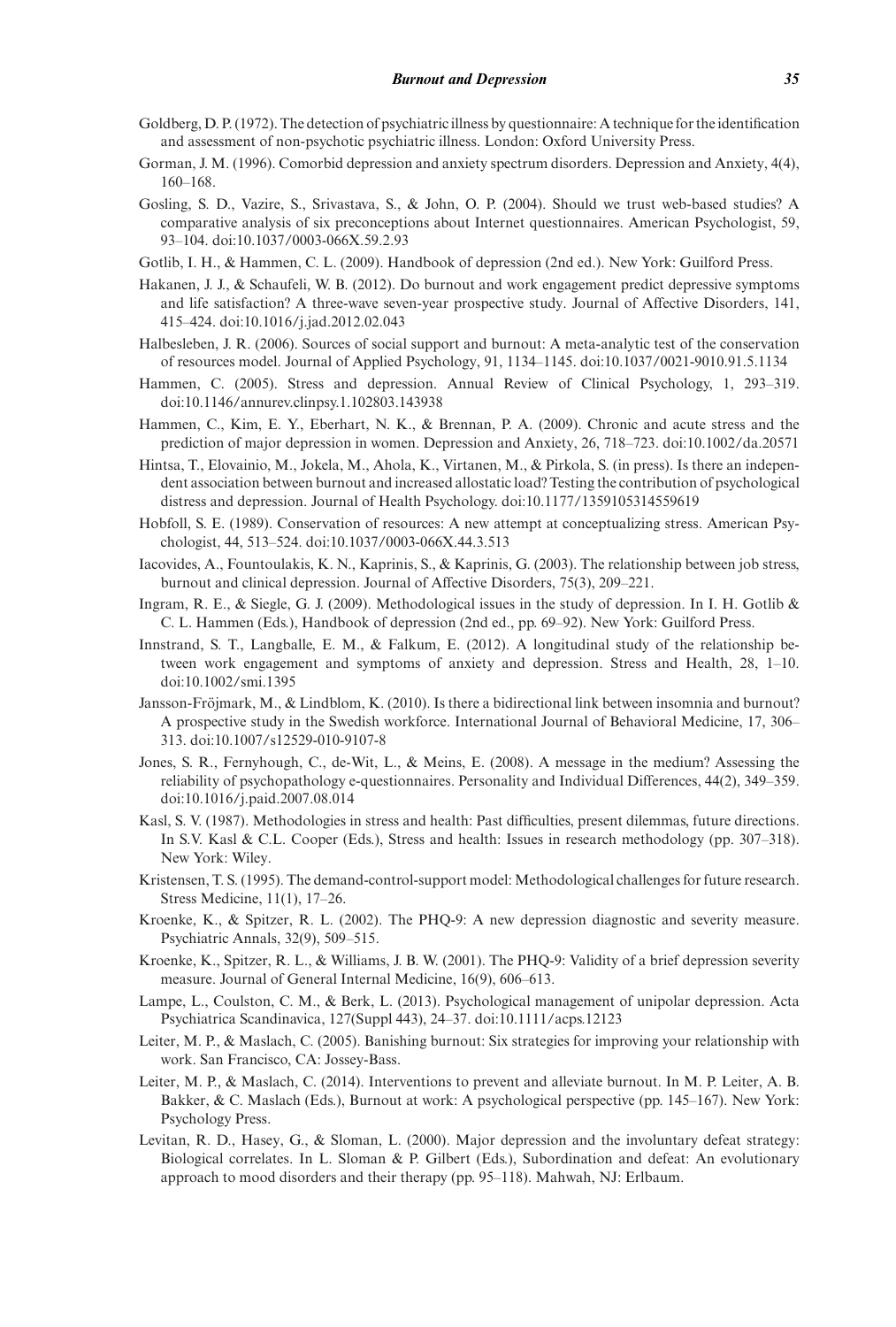- MacCallum, R. C., Zhang, S., Preacher, K. J., & Rucker, D. D. (2002). On the practice of dichotomization of quantitative variables. Psychological Methods, 7, 19–40. doi:10.1037/1082-989X.7.1.19
- Maslach, C., Jackson, S. E., & Leiter, M. P. (1996). Maslach Burnout Inventory manual (3rd ed.). Palo Alto, CA: Consulting Psychologists Press.
- Maslach, C., & Leiter, M. P. (1997). The truth about burnout. San Francisco, CA: Jossey Bass.
- Maslach, C., & Leiter, M.P. (2008). Journal of Applied Psychology, 93, 498–512. doi:10.1037/0021- 9010.93.3.498
- Maslach, C., Schaufeli, W. B., & Leiter, M. P. (2001). Job burnout. Annual Review of Psychology, 52(1), 397–422.
- Mouchabac, S. (2009). Dépression sévère: Traitements pharmacologiques [Severe depression: Pharmacological treatments]. L'encephale, 35 Suppl 7S319–S324. doi:10.1016/S0013-7006(09)73495-5 ´
- Naghieh, A., Montgomery, P., Bonell, C. P., Thompson, M., & Aber, J. L. (2015). Organisational interventions for improving wellbeing and reducing work-related stress in teachers. Cochrane Database of Systematic Reviews, DD010306. doi:10.1002/14651858.CD010306.pub2.
- Netterstrøm, B., Conrad, N., Bech, P., Fink, P., Olsen, O., Rugulies, R., Stansfed, S. (2008). The relation between work-related psychosocial factors and the development of depression. Epidemiologic Reviews, 30(1), 118–132.
- Niedhammer, I., Goldberg, M., Leclerc, A., Bugel, I., & David, S. (1998). Psychosocial factors at work and subsequent depressive symptoms in the Gazel cohort. Scandinavian Journal of Work, Environment & Health, 24(3), 197–205.
- O'Keefe, M. (1997). Adolescents' exposure to community and school violence: Prevalence and behavioral correlates. Journal of Adolescent Health, 20, 368–376. doi:10.1016/S1054-139X(97)80131-0
- Paykel, E. S. (1978). Contribution of life events to causation of psychiatric illness. Psychological Medicine, 8, 245–253. doi:10.1017/S003329170001429X
- Peterson, C., Maier, S. F., & Seligman, M. E. P. (1993). Learned helplessness: A theory for the age of personal control. New York: Oxford University Press.
- Pines, A., Aronson, E., & Kafrey, D. (1981). Burnout: From tedium to personal growth. New York: Free Press.
- Pines, A. M., Neal, M. B., Hammer, L. B., & Icekson, T. (2011). Job burnout and couple burnout in dual-earner couples in the sandwiched generation. Social Psychology Quarterly, 74(4), 361–386. doi:10.1177/0190272511422452
- Reddy, L. A., Espelage, D., McMahon, S. D., Anderman, E. M., Lane, K. L., Brown, V. E., . . . Kanrich, J. (2013). Violence against teachers: Case studies from the APA Task Force. International Journal of School & Educational Psychology, 1, 231–245. doi:10.1080/21683603.2013.837019
- Ritter, P., Lorig, K., Laurent, D., & Matthews, K. (2004). Internet versus mailed questionnaires: A randomized comparison. Journal of Medical Internet Research, 6(3), e29.
- Robers, S., Kemp, J., & Truman, J. (2013). Indicators of school crime and safety: 2012. NCES 2013–036/NCJ 241446. Washington, DC: National Center for Education Statistics, U.S. Department of Education, and Bureau of Justice Statistics, Office of Justice Programs, U.S. Department of Justice.
- Rosenberg, M. (1965). Society and the adolescent self-image. Princeton: Princeton University Press.
- Rössler, W., Hengartner, M. P., Ajdacic-Gross, V., & Angst, J. (2015). Predictors of burnout: Results from a prospective community study. European Archives of Psychiatry and Clinical Neuroscience, 265(1), 19–25. doi:10.1007/s00406-014-0512-x
- Ruotsalainen, J., Serra, C., Marine, A., & Verbeek, J. (2008). Systematic review of interventions for reducing occupational stress in health care workers. Scandinavian Journal of Work, Environment & Health, 34(3), 169–178.
- Rydmark, I., Wahlberg, K., Ghatan, P., Modell, S., Nygren, Å., Ingvar, M., & ... Heilig, M. (2006). Neuroendocrine, cognitive and structural imaging characteristics of women on longterm sickleave with job stress-induced depression. Biological Psychiatry, 60(8), 867–873. doi:10.1016/j.biopsych.2006.04.029
- Schaufeli, W. B. (2003). Past performance and future perspectives of burnout research. South African Journal of Industrial Psychology, 29(4), 1–15.
- Schaufeli, W. B., & Buunk, B. P. (2004). Burnout: An overview of 25 years of research and theorizing. In M. J. Schabracq, J. A. M. Winnubst & C. L. Cooper (Eds.), The handbook of work and health psychology (pp. 383–425). Chichester: Wiley.